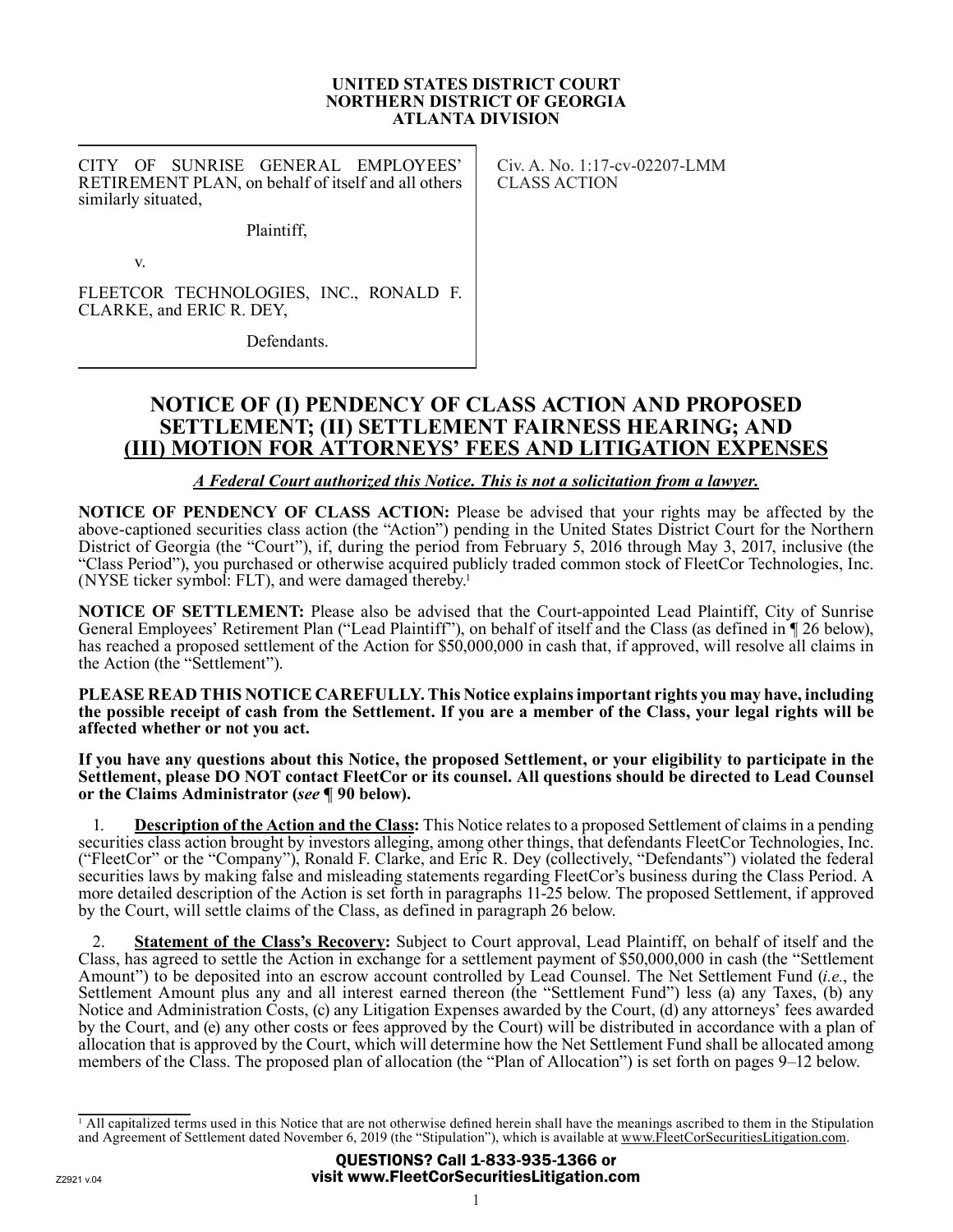3. **Estimate of Average Amount of Recovery Per Share:** Based on Lead Plaintiff's damages expert's estimates of the number of shares of publicly traded FleetCor common stock purchased or acquired during the Class Period that may have been affected by the conduct at issue in the Action and assuming that all Class Members elect to participate in the Settlement, the estimated average recovery (before the deduction of any Court-approved fees, expenses and costs as described herein) is \$1.13 per affected share of FleetCor common stock. Class Members should note, however, that the foregoing average recovery per share is only an estimate. Some Class Members may recover more or less than this estimated amount depending on, among other factors, when and at what prices they purchased/acquired or sold their FleetCor stock, and the total number and value of valid Claim Forms submitted. Distributions to Class Members will be made based on the Plan of Allocation set forth herein (*see* pages 9–12 below) or such other plan of allocation as may be ordered by the Court.

4. **Average Amount of Damages Per Share:** The Parties do not agree on the average amount of damages per share that would be recoverable if Lead Plaintiff were to prevail in the Action. Among other things, Defendants do not agree with the assertion that they violated the federal securities laws or that any damages were suffered (at all, or in the amount contended by Lead Plaintiff) by any members of the Class as a result of their conduct.

5. **Attorneys' Fees and Expenses Sought:** Plaintiffs' Counsel, which have been prosecuting the Action on a wholly contingent basis since its inception in 2017, has not received any payment of attorneys' fees for their representation of the Class and have advanced the funds to pay expenses necessarily incurred to prosecute this Action. Court-appointed Lead Counsel, Bernstein Litowitz Berger & Grossmann LLP, will apply to the Court for an award of attorneys' fees for all Plaintiffs' Counsel in an amount not to exceed 25% of the Settlement Fund. In addition, Lead Counsel will apply for reimbursement or payment of Litigation Expenses paid or incurred in connection with the institution, prosecution, and resolution of the Action, in an amount not to exceed \$450,000, which may include an application for reimbursement of the reasonable costs and expenses incurred by Lead Plaintiff directly related to its representation of the Class. Any attorneys' fees and expenses awarded by the Court will be paid from the Settlement Fund. Class Members are not personally liable for any such fees or expenses. The estimated average cost for such fees and expenses, if the Court approves Lead Counsel's fee and expense application, is \$0.29 per affected share of FleetCor common stock.

6. **Identification of Attorneys' Representative:** Lead Plaintiff and the Class are represented by Katherine M. Sinderson, Esq. of Bernstein Litowitz Berger & Grossmann LLP, 1251 Avenue of the Americas, 44<sup>th</sup> Floor, New York, NY 10020, (800) 380-8496, settlements@blbglaw.com.

7. **Reasons for the Settlement:** Lead Plaintiff's principal reason for entering into the Settlement is the substantial immediate cash benefit for the Class without the risk or the delays inherent in further litigation. Moreover, the substantial cash benefit provided under the Settlement must be considered against the significant risk that a smaller recovery – or indeed no recovery at all – might be achieved after contested motions, a trial of the Action, and the likely appeals that would follow a trial. This process could be expected to last several years. Defendants, who deny all allegations of wrongdoing or liability whatsoever, are entering into the Settlement solely to eliminate the uncertainty, burden, and expense of further protracted litigation.

| YOUR LEGAL RIGHTS AND OPTIONS IN THE SETTLEMENT:                                                                                                                                                      |                                                                                                                                                                                                                                                                                                                                                                                                                                                      |  |  |  |  |
|-------------------------------------------------------------------------------------------------------------------------------------------------------------------------------------------------------|------------------------------------------------------------------------------------------------------------------------------------------------------------------------------------------------------------------------------------------------------------------------------------------------------------------------------------------------------------------------------------------------------------------------------------------------------|--|--|--|--|
| <b>SUBMIT A CLAIM FORM</b><br><b>POSTMARKED NO LATER</b><br><b>THAN MAY 13, 2020.</b>                                                                                                                 | This is the only way to be eligible to receive a payment from the Settlement Fund.<br>If you are a Class Member and you remain in the Class, you will be bound by the<br>Settlement as approved by the Court and you will give up any Released Plaintiffs'<br>Claims (defined in $\P$ 36 below) that you have against Defendants and the other<br>Defendants' Releasees (defined in 137 below), so it is in your interest to submit a<br>Claim Form. |  |  |  |  |
| <b>EXCLUDE YOURSELF</b><br><b>FROM THE CLASS</b><br><b>BY SUBMITTING A</b><br><b>WRITTEN REQUEST FOR</b><br><b>EXCLUSION SO THAT IT</b><br><b>IS RECEIVED NO LATER</b><br><b>THAN MARCH 24, 2020.</b> | If you exclude yourself from the Class, you will not be eligible to receive any<br>payment from the Settlement Fund. This is the only option that allows you ever to<br>be part of any other lawsuit against any of the Defendants or the other Defendants'<br>Releasees concerning the Released Plaintiffs' Claims.                                                                                                                                 |  |  |  |  |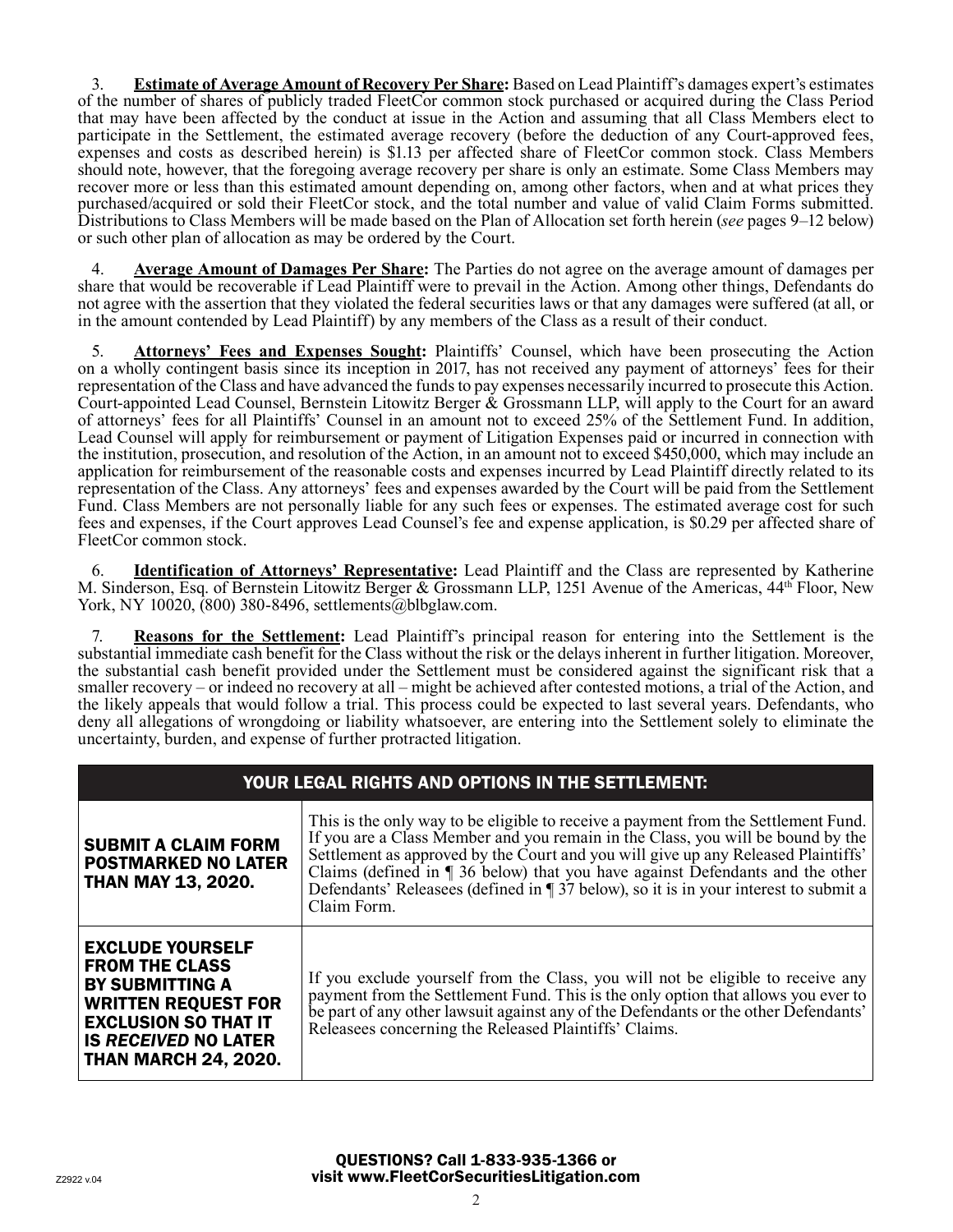| <b>OBJECT TO THE</b><br><b>SETTLEMENT BY</b><br><b>SUBMITTING A WRITTEN</b><br><b>OBJECTION SO THAT IT</b><br><b>IS RECEIVED NO LATER</b><br><b>THAN MARCH 24, 2020.</b>                                  | If you do not like the proposed Settlement, the proposed Plan of Allocation, or the<br>request for attorneys' fees and Litigation Expenses, you may write to the Court<br>and explain why you do not like them. You cannot object to the Settlement, the<br>Plan of Allocation, or the fee and expense request unless you are a Class Member<br>and do not exclude yourself from the Class.                                                                             |
|-----------------------------------------------------------------------------------------------------------------------------------------------------------------------------------------------------------|-------------------------------------------------------------------------------------------------------------------------------------------------------------------------------------------------------------------------------------------------------------------------------------------------------------------------------------------------------------------------------------------------------------------------------------------------------------------------|
| <b>GO TO A HEARING ON</b><br><b>APRIL 14, 2020 AT</b><br>2:00 P.M., AND FILE A<br><b>NOTICE OF INTENTION</b><br><b>TO APPEAR SO THAT IT</b><br><b>IS RECEIVED NO LATER</b><br><b>THAN MARCH 24, 2020.</b> | Filing a written objection and notice of intention to appear by March 24, 2020<br>allows you to speak in Court, at the discretion of the Court, about the fairness of<br>the proposed Settlement, the Plan of Allocation, and/or the request for attorneys'<br>fees and Litigation Expenses. If you submit a written objection, you may (but you<br>do not have to) attend the hearing and, at the discretion of the Court, speak to the<br>Court about your objection. |
| <b>DO NOTHING.</b>                                                                                                                                                                                        | If you are a member of the Class and you do not submit a valid Claim Form, you<br>will not be eligible to receive any payment from the Settlement Fund. You will,<br>however, remain a member of the Class, which means that you give up your right<br>to sue about the claims that are resolved by the Settlement and you will be bound<br>by any judgments or orders entered by the Court in the Action.                                                              |

# WHAT THIS NOTICE CONTAINS

| Why Did I Get This Notice?                                                                                   | Page 4  |
|--------------------------------------------------------------------------------------------------------------|---------|
| What Is This Case About?                                                                                     | Page 4  |
| How Do I Know If I Am Affected By The Settlement?<br>Who Is Included In The Class?                           | Page 5  |
| What Are Lead Plaintiff's Reasons For The Settlement?                                                        | Page 6  |
| What Might Happen If There Were No Settlement?                                                               | Page 6  |
| How Are Class Members Affected By The Action And The Settlement?                                             | Page 6  |
| How Do I Participate In The Settlement?<br>What Do I Need To Do?                                             | Page 8  |
| How Much Will My Payment Be?                                                                                 | Page 8  |
| What Payment Are The Attorneys For The Class Seeking?<br>How Will The Lawyers Be Paid?                       | Page 12 |
| What If I Do Not Want To Be A Member Of The Class? How Do I Exclude Myself?                                  | Page 13 |
| When And Where Will The Court Decide Whether To Approve The Settlement?<br>Do I Have To Come To The Hearing? |         |
| May I Speak At The Hearing If I Don't Like The Settlement?                                                   | Page 13 |
| What If I Bought Shares On Someone Else's Behalf?                                                            | Page 14 |
| Can I See The Court File? Whom Should I Contact If I Have Questions?                                         | Page 15 |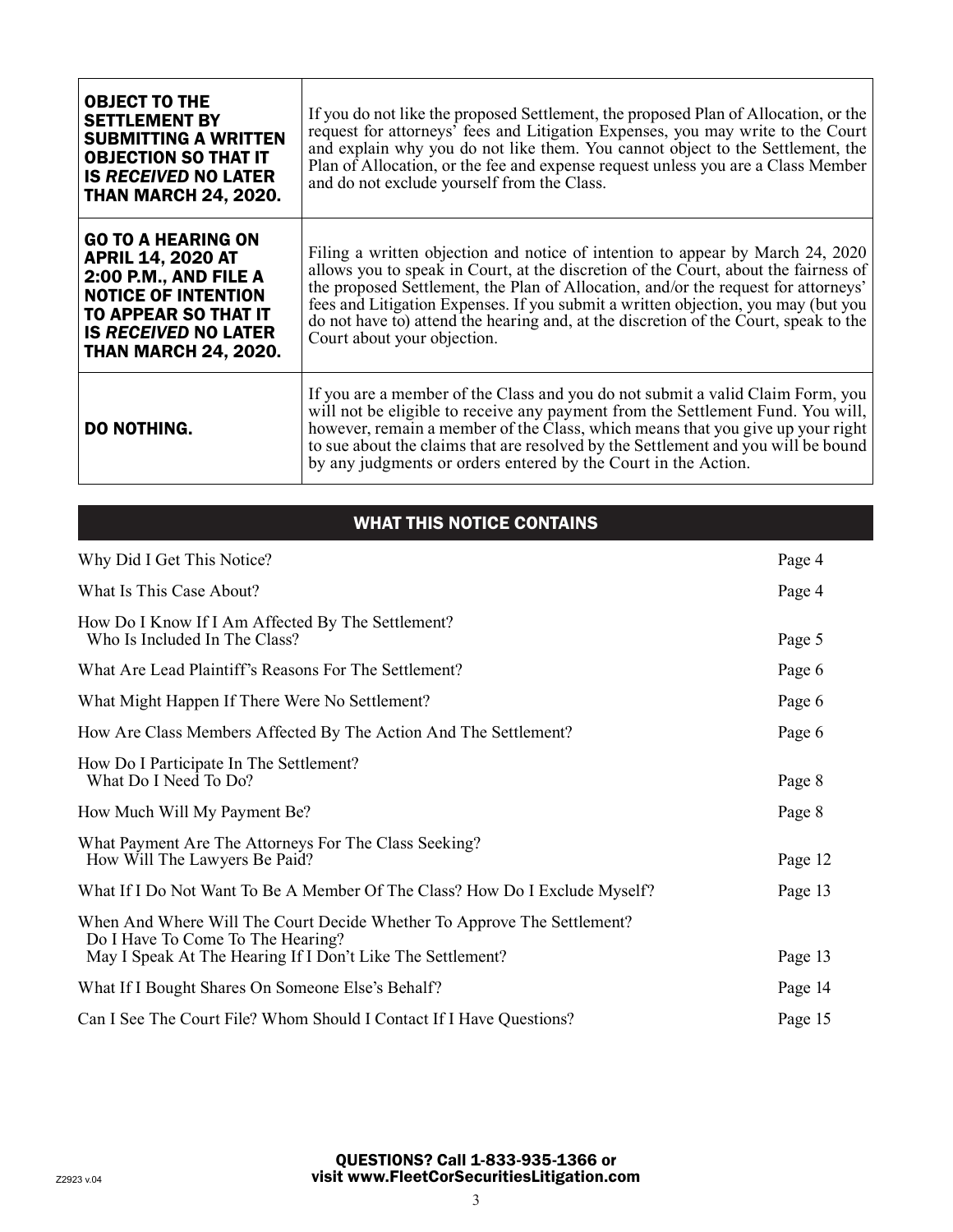# WHY DID I GET THIS NOTICE?

8. The Court directed that this Notice be mailed to you because you or someone in your family or an investment account for which you serve as a custodian may have purchased or otherwise acquired FleetCor common stock during the Class Period. The Court has directed us to send you this Notice because, as a potential Class Member, you have a right to know about your options before the Court rules on the proposed Settlement. Additionally, you have the right to understand how this class action lawsuit may generally affect your legal rights. If the Court approves the Settlement, and the Plan of Allocation (or some other plan of allocation), the claims administrator selected by Lead Plaintiff and approved by the Court will make payments pursuant to the Settlement after any objections and appeals are resolved.

9. The purpose of this Notice is to inform you of the existence of this case, that it is a class action, how you might be affected, and how to exclude yourself from the Class if you wish to do so. It is also being sent to inform you of the terms of the proposed Settlement, and of a hearing to be held by the Court to consider the fairness, reasonableness, and adequacy of the Settlement, the proposed Plan of Allocation, and the motion by Lead Counsel for attorneys' fees and Litigation Expenses (the "Settlement Hearing"). *See* paragraph 81 below for details about the Settlement Hearing, including the date and location of the hearing.

10. The issuance of this Notice is not an expression of any opinion by the Court concerning the merits of any claim in the Action, and the Court still has to decide whether to approve the Settlement. If the Court approves the Settlement and a plan of allocation, then payments to Authorized Claimants will be made after any appeals are resolved and after the completion of all claims processing. Please be patient, as this process can take some time to complete.

# WHAT IS THIS CASE ABOUT?

11. FleetCor is a company that derives significant revenue from its sales and management of various "fuel card" programs. A "fuel card" is a payment card most commonly used for gasoline, diesel, and other fuels at gas stations. FleetCor marketed its fuel card services to businesses that used fleets of vehicles for their operations. FleetCor is a publicly traded company whose common stock trades on the New York Stock Exchange under the ticker symbol FLT.

12. In this Action, Lead Plaintiff alleges that FleetCor, its Chief Executive Officer Ronald F. Clarke, and its Chief Financial Officer, Eric R. Dey, made a series of alleged misstatements and omissions during the Class Period (from February 5, 2016 through May 3, 2017) about FleetCor's business. Specifically, Lead Plaintiff alleges, among other things, that the Company during this period was reliant for a substantial percentage of its revenues on allegedly improper fees; and that the failure to disclose these practices made Defendants' statements about FleetCor's revenue growth misleading.

13. On June 14, 2017, City of Sunrise General Employees' Retirement Plan filed a class action complaint in the United States District Court for the Northern District of Georgia (the "Court"), styled *City of Sunrise General Employees' Retirement Plan v. FleetCor Technologies, Inc., Ronald F. Clarke, and Eric R. Dey*, Case No. 1:17-cv-02207-LMM, asserting federal securities claims against FleetCor and certain of its executive officers.

14. By Order dated August 25, 2017, the Court (the Honorable Leigh Martin May) appointed City of Sunrise General Employees' Retirement Plan as Lead Plaintiff for the Action; and approved Lead Plaintiff's selection of Bernstein Litowitz Berger & Grossmann LLP as Lead Counsel.

15. On October 13, 2017, Lead Plaintiff filed and served the Amended Class Action Complaint ("Complaint") asserting claims against FleetCor, Clarke, and Dey under Sections 10(b) and 20(a) of the Securities Exchange Act of 1934 (the "Exchange Act") and Rule 10b-5 promulgated thereunder. The Complaint alleged that Defendants made materially false and misleading statements during the Class Period about: (i) FleetCor's revenue growth; (ii) FleetCor's sales and marketing practices; (iii) FleetCor's bookings (or new customer) growth; and (iv) FleetCor's assistance in FleetCor client Chevron Corporation's transition to a new supplier. The Complaint further alleged that the price of FleetCor's common stock was artificially inflated as a result of Defendants' allegedly false and misleading statements, and declined when the truth was revealed.

16. On November 27, 2017, Defendants filed and served a motion to dismiss the Complaint. After full briefing and oral argument, the Court granted in part and denied in part Defendants' motion to dismiss the Complaint on May 15, 2018, including sustaining Lead Plaintiff's allegations regarding Defendants' allegedly false and misleading statements regarding FleetCor's revenue growth. The Court dismissed all remaining claims, including all claims challenging statements regarding (i) FleetCor's sales and marketing practices; (ii) FleetCor's bookings (or new customer) growth; and (iii) FleetCor's assistance in FleetCor client Chevron Corporation's transition to a new supplier.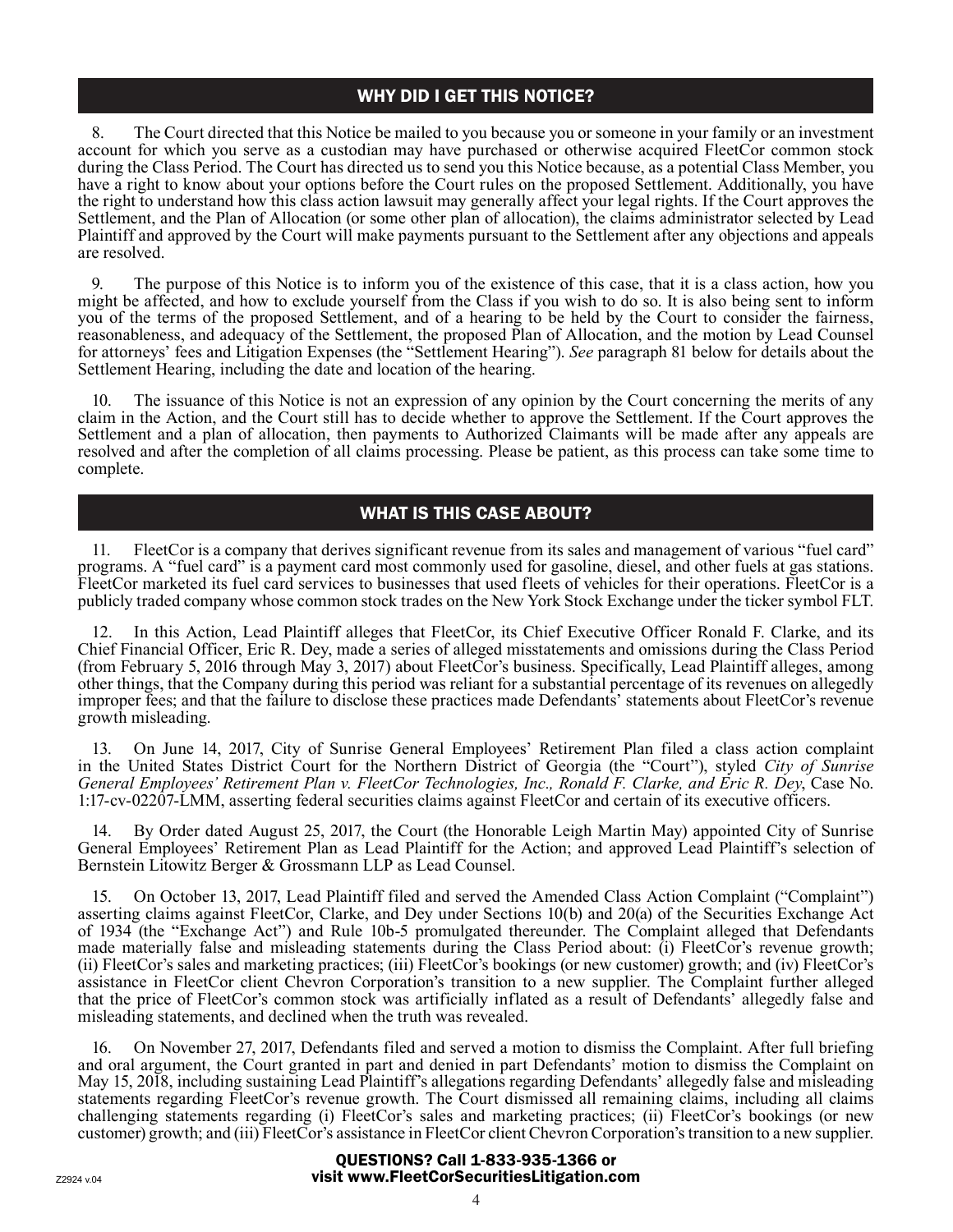17. On June 18, 2018, Defendants moved the Court to reconsider the scienter portion of the Court's May 15, 2018 motion to dismiss Order. After full briefing, the Court denied Defendants' motion for reconsideration on August 21, 2018.

18. On September 7, 2018, Defendants filed and served their Answers and Affirmative Defenses to Lead Plaintiff's Amended Complaint.

19. On January 4, 2019, Lead Plaintiff filed and served its motion for class certification. Defendants filed and served their memorandum in opposition to Lead Plaintiff's motion for class certification on April 4, 2019, and Lead Plaintiff filed and served its reply papers on May 6, 2019. The Court entered an Order certifying the Class, as defined in Lead Plaintiff's motion, on July 17, 2019.

20. Discovery in the Action commenced in October 2018. Lead Plaintiff prepared and served initial disclosures, requests for production of documents, and interrogatories on Defendants, exchanged numerous letters with Defendants concerning discovery issues, and served document subpoenas on ten (10) third parties. Defendants and third parties produced a total of over 314,000 pages of documents to Lead Plaintiff, and Lead Plaintiff produced over 1,300 pages of documents to Defendants in response to their requests. Two depositions were taken in the Action, which included a deposition of a representative of Lead Plaintiff and a deposition of Lead Plaintiff's expert witness taken in connection with Lead Plaintiff's motion for class certification.

21. While discovery was significantly under way, the Parties discussed the possibility of resolving the litigation through settlement and agreed to mediation before Jed D. Melnick, Esq. of JAMS. On July 30, 2019, the Parties filed a joint request to stay the deadlines set forth in the Court's Scheduling Order until the conclusion of the Parties' scheduled mediation. The Court granted the joint consent motion on August 6, 2019. On August 30, 2019, the Parties exchanged detailed mediation statements with numerous exhibits that were also submitted to Mr. Melnick, and exchanged reply papers in further support of their mediation statements on September 9, 2019.

22. A full-day in-person mediation session with Mr. Melnick was held in New York on September 16, 2019. At the mediation session, the Parties engaged in vigorous settlement negotiations with the assistance of Mr. Melnick but were not able to reach an agreement.

23. The Parties continued their settlement negotiations after the mediation with the assistance of Mr. Melnick, and, on September 27, 2019, the Parties reached an agreement in principle to settle the Action for \$50,000,000. On October 3, 2019, the Parties executed a Term Sheet setting forth their agreement in principle to settle and release all claims asserted in the Action in return for a cash payment by or on behalf of Defendants of \$50,000,000 for the benefit of the Class, subject to certain terms and conditions and the execution of a customary "long form" stipulation and agreement of settlement and related papers.

24. On November 6, 2019, the Parties entered into the Stipulation and Agreement of Settlement (the "Stipulation"), which sets forth the terms and conditions of the Settlement. The Stipulation can be viewed at www.FleetCorSecuritiesLitigation.com.

25. On December 12, 2019, the Court preliminarily approved the Settlement, authorized this Notice to be disseminated to potential Class Members, and scheduled the Settlement Hearing to consider whether to grant final approval to the Settlement.

# HOW DO I KNOW IF I AM AFFECTED BY THE SETTLEMENT? WHO IS INCLUDED IN THE CLASS?

26. If you are a member of the Class, you are subject to the Settlement, unless you timely request to be excluded. The Class means the class certified in the Court's July 17, 2019 Order. Specifically, the Class includes:

all persons who purchased or otherwise acquired publicly-traded FleetCor common stock from February 5, 2016 through May 3, 2017, inclusive (the "Class Period"), and who were damaged thereby.

Excluded from the Class by definition are: (i) Defendants; (ii) any current or former Officers<sup>2</sup> or directors of FleetCor; (iii) the Immediate Family Members<sup>3</sup> of any Defendant or any current or former Officer or director of FleetCor; and (iv) any entity that any Defendant owns or controls, or owned or controlled during the Class Period. Also excluded from the Class are any persons and entities who or which exclude themselves by submitting a request for exclusion in accordance with the requirements set forth in this Notice. *See* "What If I Do Not Want To Be A Member Of The Class? How Do I Exclude Myself," on page 13 below.

<sup>&</sup>lt;sup>2</sup> "Officer" means any officer as that term is defined in Securities and Exchange Act Rule 16a-1(f).

<sup>&</sup>lt;sup>3</sup> "Immediate Family Members" means children, stepchildren, parents, stepparents, spouses, siblings, mothers-in-law, fathers-in-law, sons-in-law, daughters-in-law, brothers-in-law, and sisters-in-law. As used in this definition, "spouse" shall mean a husband, a wife, or a partner in a state-recognized domestic relationship or civil union.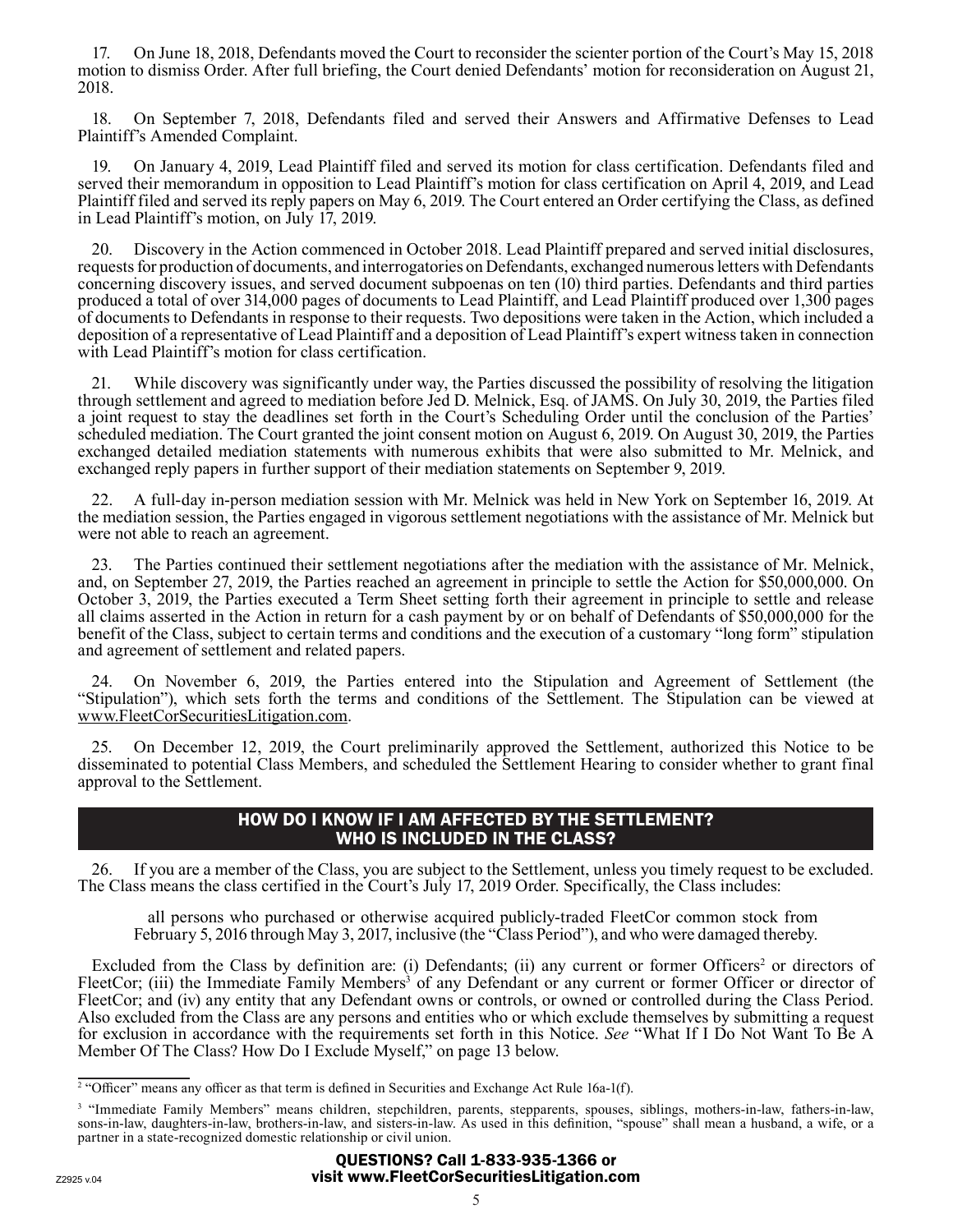#### **PLEASE NOTE: RECEIPT OF THIS NOTICE DOES NOT MEAN THAT YOU ARE A CLASS MEMBER OR THAT YOU WILL BE ENTITLED TO RECEIVE PROCEEDS FROM THE SETTLEMENT.**

#### **IF YOU ARE A CLASS MEMBER AND YOU WISH TO BE ELIGIBLE TO PARTICIPATE IN THE DISTRIBUTION OF PROCEEDS FROM THE SETTLEMENT, YOU ARE REQUIRED TO SUBMIT THE CLAIM FORM THAT IS BEING DISTRIBUTED WITH THIS NOTICE AND THE REQUIRED SUPPORTING DOCUMENTATION AS SET FORTH THEREIN POSTMARKED NO LATER THAN MAY 13, 2020.**

# WHAT ARE LEAD PLAINTIFF'S REASONS FOR THE SETTLEMENT?

27. Lead Plaintiff and Lead Counsel believe that the claims asserted against Defendants have merit. They recognize, however, the expense and length of continued proceedings necessary to pursue their claims against the remaining Defendants through trial and appeals, as well as the very substantial risks they would face in establishing liability and damages. First, Lead Plaintiff would have faced substantial challenges in proving that Defendants' statements about FleetCor's organic revenue growth were false and misleading when made. For example, Defendants contended that their statements about FleetCor's organic revenue growth were accurate and that they had no duty to disclose the source of the revenue growth or the alleged predatory fee practices. Moreover, Defendants contended that Lead Plaintiff would not be able to show that FleetCor's alleged predatory fee practices (versus any non-predatory fees) generated a material amount of FleetCor's organic revenue growth. Second, Lead Plaintiff would also have faced challenges in proving that Defendants made the alleged false statements with the intent to mislead investors or were reckless in making the statements. For example, Defendants contended that Defendants Clarke and Dey were not aware of the alleged predatory fee practices and that, even if they were, they thought that those practices were lawful and consistent with the terms and conditions governing FleetCor's relationship with its customers.

28. Lead Plaintiff would also have faced significant hurdles in establishing "loss causation"—that the alleged misstatements were the cause of investors' losses—and in proving damages. First, Defendants argued that the alleged corrective disclosures on April 4, 2017 and April 27, 2017 in the form of reports discussing FleetCor's fee practices could not have caused the decline in FleetCor's share price because they did not disclose anything new to the market that had not already been disclosed in a report issued on March 1, 2017. Additionally, Defendants argued that Lead Plaintiff would not be able to disentangle the effect of any other information unrelated to the fraud which the market learned around the same time as the corrective disclosures.

29. In light of these risks, the amount of the Settlement and the immediacy of recovery to the Class, Lead Plaintiff and Lead Counsel believe that the proposed Settlement is fair, reasonable, and adequate, and in the best interests of the Class. Lead Plaintiff and Lead Counsel believe that the Settlement provides a substantial benefit to the Class, namely \$50,000,000 in cash (less the various deductions described in this Notice), as compared to the risk that the claims in the Action would produce a smaller, or no recovery after summary judgment, trial, and appeals, possibly years in the future.

30. Defendants have denied the claims asserted against them in the Action and deny having engaged in any wrongdoing or violation of law of any kind whatsoever. Defendants have agreed to the Settlement solely to eliminate the burden and expense of continued litigation. Accordingly, the Settlement may not be construed as an admission of any wrongdoing by Defendants.

# WHAT MIGHT HAPPEN IF THERE WERE NO SETTLEMENT?

31. If there were no Settlement and Lead Plaintiff failed to establish any essential legal or factual element of their claims against Defendants, neither Lead Plaintiff nor the other members of the Class would recover anything from Defendants. Also, if Defendants were successful in proving any of their defenses, either at summary judgment, at trial or on appeal, the Class could recover substantially less than the amount provided in the Settlement, or nothing at all.

# HOW ARE CLASS MEMBERS AFFECTED BY THE ACTION AND THE SETTLEMENT?

32. As a Class Member, you are represented by Lead Plaintiff and Lead Counsel, unless you enter an appearance through counsel of your own choice at your own expense. You are not required to retain your own counsel, but if you choose to do so, such counsel must file a notice of appearance on your behalf and must serve copies of his or her appearance on the attorneys listed in the section entitled, "When And Where Will The Court Decide Whether To Approve The Settlement?," below.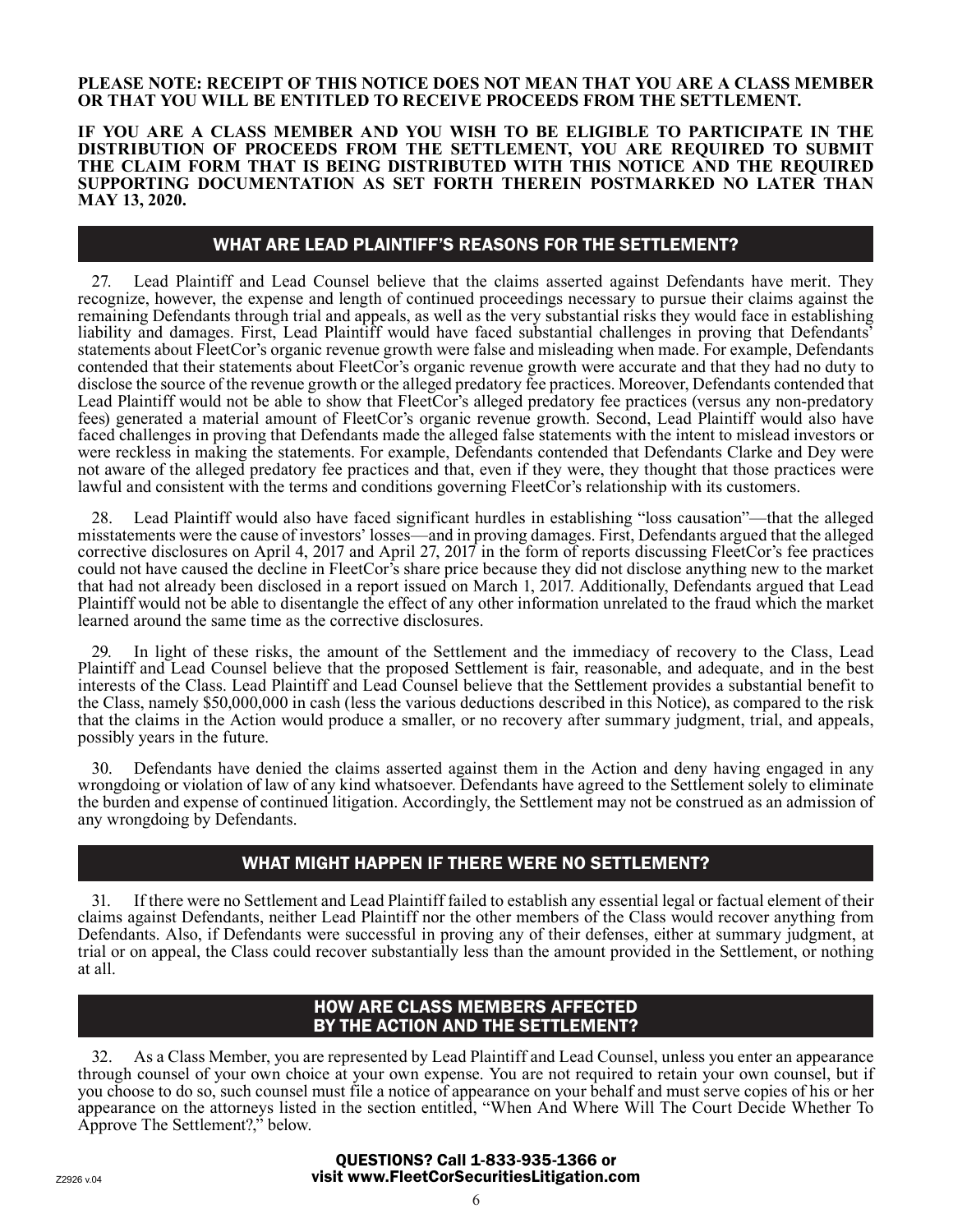33. If you are a Class Member and do not wish to remain a Class Member, you may exclude yourself from the Class by following the instructions in the section entitled, "What If I Do Not Want To Be A Member Of The Class? How Do I Exclude Myself?," below.

34. If you are a Class Member and you wish to object to the Settlement, the Plan of Allocation, or Lead Counsel's motion for attorneys' fees and Litigation Expenses, and if you do not exclude yourself from the Class, you may present your objections by following the instructions in the section entitled, "When And Where Will The Court Decide Whether To Approve The Settlement?," below.

35. If you are a Class Member and you do not exclude yourself from the Class, you will be bound by any orders issued by the Court. If the Settlement is approved, the Court will enter a judgment (the "Judgment"). The Judgment will dismiss with prejudice the claims against Defendants and will provide that, upon the Effective Date of the Settlement, Lead Plaintiff and each of the other Class Members, on behalf of themselves, and their respective heirs, executors, administrators, predecessors, successors, and assigns in their capacities as such, will have fully, finally, and forever compromised, settled, released, resolved, relinquished, waived, and discharged each and every Released Plaintiffs' Claim (as defined in ¶ 36 below) against the Defendants and the other Defendants' Releasees (as defined in ¶ 37 below); shall be deemed to have agreed to a covenant not to sue the Defendants' Releasees with respect to all such Released Plaintiffs' Claims; and shall forever be barred and enjoined from prosecuting any or all of the Released Plaintiffs' Claims against any of the Defendants' Releasees.

36. "Released Plaintiffs' Claims" means claims (including Unknown Claims), debts, disputes, demands, rights, actions or causes of action, liabilities, damages, losses, obligations, sums of money due, judgments, suits, amounts, matters, issues and charges of any kind whatsoever (including, but not limited to, any claims for interest, attorneys' fees, expert or consulting fees, and any other costs, expenses, amounts, or liabilities whatsoever), whether fixed or contingent, accrued or unaccrued, liquidated or unliquidated, at law or in equity, matured or unmatured, foreseen or unforeseen, whether individual or class in nature, whether arising under federal or state statutory or common law or any other law, rule, or regulation, whether foreign or domestic, that Lead Plaintiff or any other member of the Class: (i) (A) asserted in any of the complaints filed in the Action; or (B) could have asserted in the Action or in any other action or in any other forum that arise out of, are based upon, are related to, or are in consequence of any of the facts, allegations, transactions, matters, events, disclosures, non-disclosures, occurrences, representations, statements, acts or omissions or failures to act that were involved, set forth, or referred to in any of the complaints or documents and other discovery in the Action, or that otherwise would have been barred by res judicata had the Action been fully litigated to a final judgment, *and* (ii) arise out of or relate to the purchase or acquisition of publicly traded FleetCor common stock during the Class Period. Released Plaintiffs' Claims do not include (i) any claims relating to the enforcement of the Settlement, (ii) any claims asserted in any derivative action, including without limitation the claims asserted in *Whitten v. Clarke, et al.*, Case No. 1:17-cv-02585-LMM (N.D. Ga.) or *City of Aventura Police Officers' Ret. Fund v. Clarke, et al.*, Case No. 19-A-00278-7 (Super. Ct. Gwinnett Cnty.) or any cases consolidated into either of the foregoing actions, or (iii) any claims of any person or entity who or which submits a request for exclusion that is accepted by the Court.

37. "Defendants' Releasees" means Defendants and their respective former, present, or future parents, affiliates, subsidiaries, and divisions and their respective present and former employees, members, principals, officers, directors, controlling shareholders, partnerships, partners, trustees, trusts, attorneys, advisors, accountants, auditors, and insurers and reinsurers of each of them; and the predecessors, successors, estates, Immediate Family Members, heirs, executors, assigns, assignees, administrators, agents, and legal or personal representatives of each of them, in their capacities as such.

38. "Unknown Claims" means any Released Plaintiffs' Claims which Lead Plaintiff or any other Class Member does not know or suspect to exist in his, her, or its favor at the time of the release of such claims, and any Released Defendants' Claims which any Defendant does not know or suspect to exist in his or its favor at the time of the release of such claims, which, if known by him, her, or it, might have affected his, her, or its decision(s) with respect to this Settlement. With respect to any and all Released Claims, the Parties stipulate and agree that, upon the Effective Date of the Settlement, Lead Plaintiff and Defendants shall expressly waive, and each of the other Class Members shall be deemed to have waived, and by operation of the Judgment or the Alternate Judgment, if applicable, shall have expressly waived, any and all provisions, rights, and benefits conferred by any law of any state or territory of the United States, or principle of common law or foreign law, which is similar, comparable, or equivalent to California Civil Code §1542, which provides:

A general release does not extend to claims that the creditor or releasing party does not know or suspect to exist in his or her favor at the time of executing the release and that, if known by him or her, would have materially affected his or her settlement with the debtor or released party.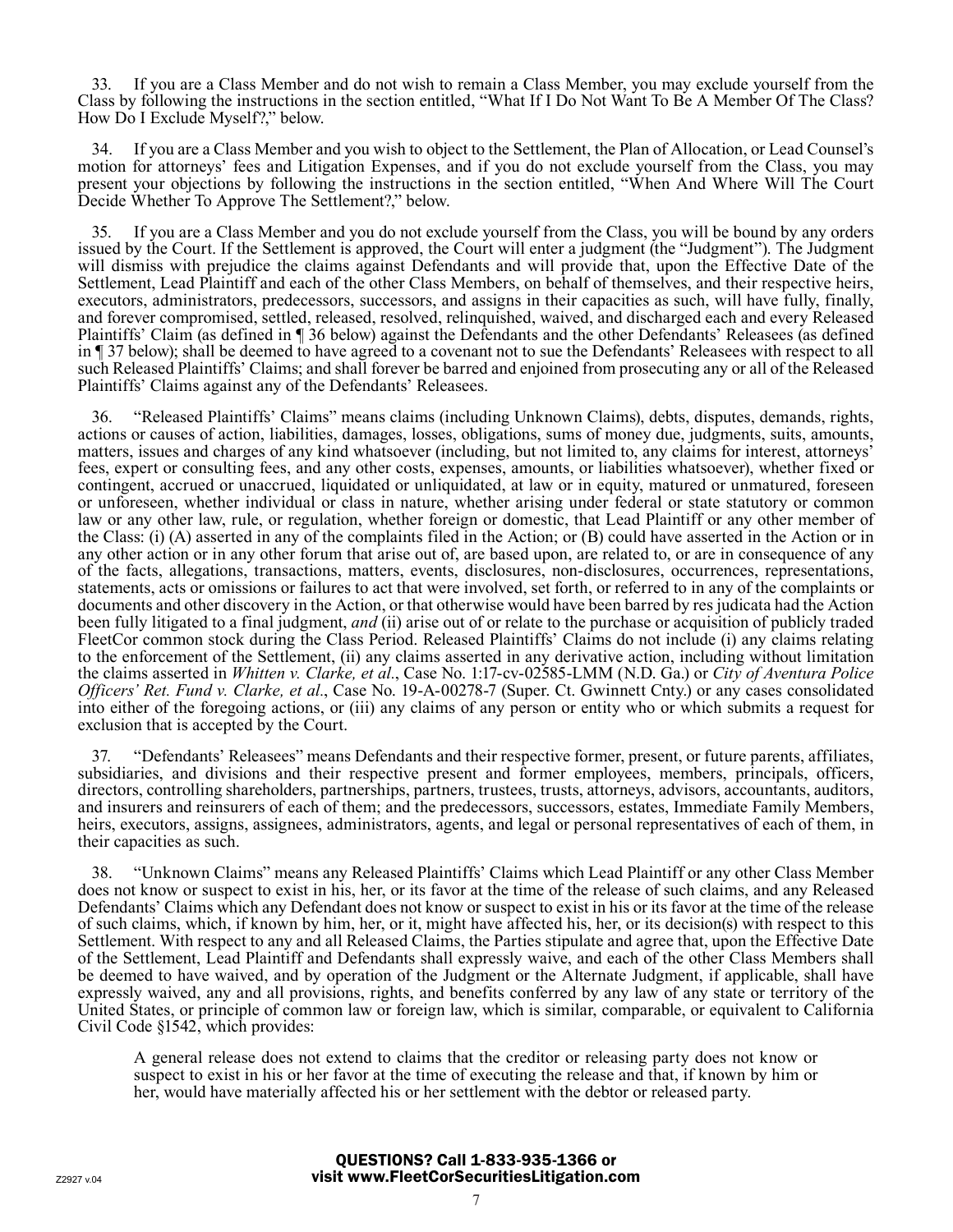The Parties acknowledge that they may hereafter discover facts in addition to or different from those which he, she, it, or their counsel now knows or believes to be true with respect to the subject matter of the Released Claims, but the Parties shall expressly settle and release, and each Class Member, upon the Effective Date, shall be deemed to have, and by operation of the Judgment shall have, fully, finally, and forever settled and release any and all Released Claims, known or unknown, suspected or unsuspected, contingent or non-contingent, whether or not concealed or hidden, which now exist, or heretofore have existed, upon any theory of law or equity now existing or coming into existence in the future, including, but not limited to, conduct which is negligent, intentional, with or without malice, or a breach of any duty, law, or rule, without regard to the subsequent discovery or existence of such different or additional facts. Lead Plaintiff and Defendants acknowledge, and each of the other Class Members shall be deemed by operation of law to have acknowledged, that the foregoing waiver was separately bargained for and a key element of the Settlement.

39. The Judgment will also provide that, upon the Effective Date of the Settlement, Defendants, on behalf of themselves, and their respective heirs, executors, administrators, predecessors, successors, and assigns in their capacities as such, will have fully, finally, and forever compromised, settled, released, resolved, relinquished, waived, and discharged each and every Released Defendants' Claim (as defined in ¶ 40 below) against Lead Plaintiff and the other Plaintiffs' Releasees (as defined in ¶ 41 below), and shall forever be barred and enjoined from prosecuting any or all of the Released Defendants' Claims against any of the Plaintiffs' Releasees.

40. "Released Defendants' Claims" means all claims (including Unknown Claims), debts, disputes, demands, rights, actions or causes of action, liabilities, damages, losses, obligations, sums of money due, judgments, suits, amounts, matters, issues and charges of any kind whatsoever (including, but not limited to, any claims for interest, attorneys' fees, expert or consulting fees, and any other costs, expenses, amounts, or liabilities whatsoever), whether fixed or contingent, accrued or unaccrued, liquidated or unliquidated, at law or in equity, matured or unmatured, foreseen or unforeseen, whether arising under federal or state statutory or common law or any other law, rule, or regulation, whether foreign or domestic, that arise out of or relate in any way to the institution, prosecution, or settlement of the claims against Defendants in the Action. Released Defendants' Claims do not include: (i) any claims relating to the enforcement of the Settlement; or (ii) any claims against any person or entity who or which submits a request for exclusion from the Class that is accepted by the Court.

41. "Plaintiffs' Releasees" means Lead Plaintiff, all other plaintiffs in the Action, and all other Class Members, and their respective former, present, or future parents, affiliates, subsidiaries, and divisions and their respective present and former employees, members, principals, officers, directors, controlling shareholders, partnerships, partners, trustees, trusts, attorneys, advisors, accountants, auditors, and insurers and reinsurers of each of them; and the predecessors, successors, estates, Immediate Family Members, heirs, executors, assigns, assignees, administrators, agents, and legal or personal representatives of each of them, in their capacities as such.

Among other things, the Preliminary Approval Order entered by the Court preliminarily approving the Settlement and directing that notice of the Settlement be provided to the Class provides that all proceedings in the Action other than proceedings necessary to carry out or enforce the terms and conditions of the Stipulation are stayed, and pending final determination of whether the Settlement should be finally approved, Lead Plaintiff and all other members of the Class are barred and enjoined from commencing or prosecuting any and all of the Released Plaintiffs' Claims against each and all of the Defendants' Releasees.

# HOW DO I PARTICIPATE IN THE SETTLEMENT? WHAT DO I NEED TO DO?

43. To be eligible for a payment from the proceeds of the Settlement, you must be a member of the Class and you must timely complete and return the Claim Form with adequate supporting documentation **postmarked no later than May 13, 2020**. A Claim Form is included with this Notice, or you may obtain one from the website maintained by the Claims Administrator for the Settlement, www.FleetCorSecuritiesLitigation.com, or you may request that a Claim Form be mailed to you by calling the Claims Administrator toll free at 1-833-935-1366. Please retain all records of your ownership of and transactions in FleetCor common stock, as they may be needed to document your Claim. If you request exclusion from the Class or do not submit a timely and valid Claim Form, you will not be eligible to share in the Net Settlement Fund.

# HOW MUCH WILL MY PAYMENT BE?

At this time, it is not possible to make any determination as to how much any individual Class Member may receive from the Settlement. A Claimant's recovery will depend upon several factors, including when and at what prices he, she, or it purchased or sold FleetCor shares, and the total number of shares for which valid Claim Forms are submitted.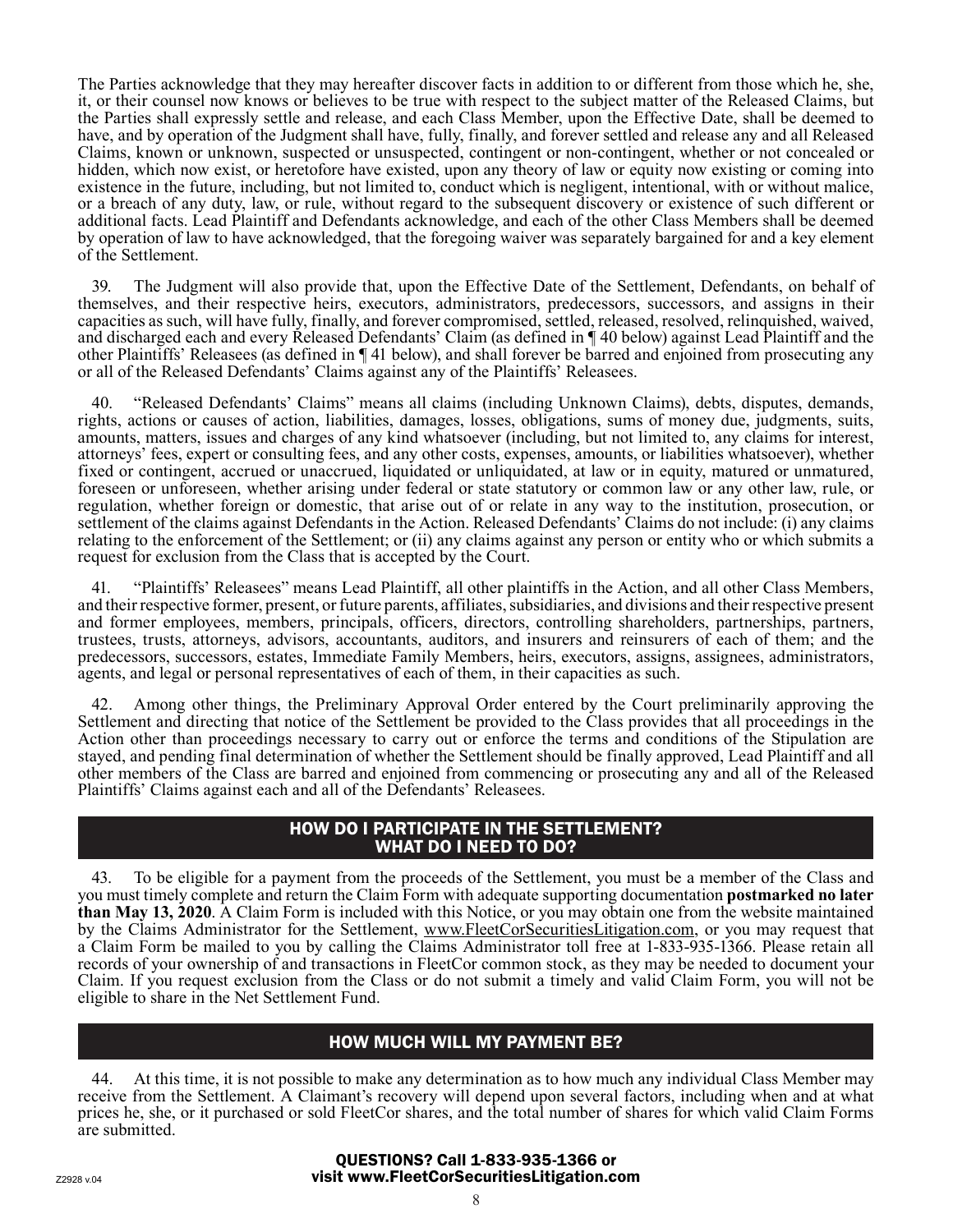45. Pursuant to the Settlement, Defendants have agreed to pay or caused to be paid fifty million dollars (\$50,000,000) in cash. The Settlement Amount will be deposited into an escrow account controlled by Lead Counsel. The Settlement Amount plus any interest earned thereon is referred to as the "Settlement Fund." If the Settlement is approved by the Court and the Effective Date occurs, the "Net Settlement Fund" (that is, the Settlement Fund less (a) all federal, state and/or local taxes on any income earned by the Settlement Fund and the reasonable costs incurred in connection with determining the amount of and paying taxes owed by the Settlement Fund (including reasonable expenses of tax attorneys and accountants); (b) the costs and expenses incurred in connection with providing notice to Class Members and administering the Settlement on behalf of Class Members; (c) any attorneys' fees and Litigation Expenses awarded by the Court; and (d) any other costs or fees approved by the Court) will be distributed to Class Members who submit valid Claim Forms, in accordance with the proposed Plan of Allocation or such other plan of allocation as the Court may approve.

46. The Net Settlement Fund will not be distributed unless and until the Court has approved the Settlement and a plan of allocation, and the time for any petition for rehearing, appeal, or review, whether by certiorari or otherwise, has expired.

47. Neither Defendants nor any other person or entity that paid any portion of the Settlement Amount on their behalf are entitled to get back any portion of the Settlement Fund once the Court's order or judgment approving the Settlement becomes Final. Defendants shall not have any liability, obligation, or responsibility for the administration of the Settlement, the disbursement of the Net Settlement Fund, or the plan of allocation.

48. Approval of the Settlement is independent from approval of a plan of allocation. Any determination with respect to a plan of allocation will not affect the Settlement, if approved.

Unless the Court otherwise orders, any Class Member who fails to submit a Claim Form postmarked on or before May 13, 2020 shall be fully and forever barred from receiving payments pursuant to the Settlement but will in all other respects remain a Class Member and be subject to the provisions of the Stipulation, including the terms of any Judgment entered and the releases given. This means that each Class Member releases the Released Plaintiffs' Claims (as defined in ¶ 36 above) against the Defendants' Releasees (as defined in ¶ 37 above) and will be enjoined and prohibited from filing, prosecuting, or pursuing any of the Released Plaintiffs' Claims against any of the Defendants' Releasees whether or not such Class Member submits a Claim Form.

50. Participants in and beneficiaries of a FleetCor employee benefit plan covered by ERISA ("ERISA Plan") should NOT include any information relating to their transactions in FleetCor common stock held through the ERISA Plan in any Claim Form that they may submit in this Action. They should include ONLY those shares that they purchased or acquired outside of the ERISA Plan. Claims based on any ERISA Plan's purchases or acquisitions of FleetCor common stock during the Class Period may be made by the plan's trustees.

51. The Court has reserved jurisdiction to allow, disallow, or adjust on equitable grounds the Claim of any Class Member.

52. Each Claimant shall be deemed to have submitted to the jurisdiction of the Court with respect to his, her, or its Claim Form.

53. Only Class Members, *i.e.*, persons and entities who purchased or otherwise acquired publicly traded FleetCor common stock during the Class Period and were damaged as a result of such purchases or acquisitions will be eligible to share in the distribution of the Net Settlement Fund. Persons and entities that are excluded from the Class by definition or that exclude themselves from the Class pursuant to request will not be eligible to receive a distribution from the Net Settlement Fund and should not submit Claim Forms. The only security that is included in the Settlement is FleetCor common stock.

# **PROPOSED PLAN OF ALLOCATION**

54. The objective of the Plan of Allocation is to equitably distribute the Net Settlement Fund to those Class Members who suffered economic losses as a result of the alleged violations of the federal securities laws. The calculations made pursuant to the Plan of Allocation are not intended to be estimates of, nor indicative of, the amounts that Class Members might have been able to recover after a trial. Nor are the calculations pursuant to the Plan of Allocation intended to be estimates of the amounts that will be paid to Authorized Claimants pursuant to the Settlement. The computations under the Plan of Allocation are only a method to weigh the claims of Claimants against one another for the purposes of making *pro rata* allocations of the Net Settlement Fund.

55. In developing the Plan of Allocation, Lead Plaintiff's damages expert calculated the estimated amount of artificial inflation in the per-share closing price of publicly traded FleetCor common stock which allegedly was proximately caused by Defendants' alleged materially false and misleading statements and omissions.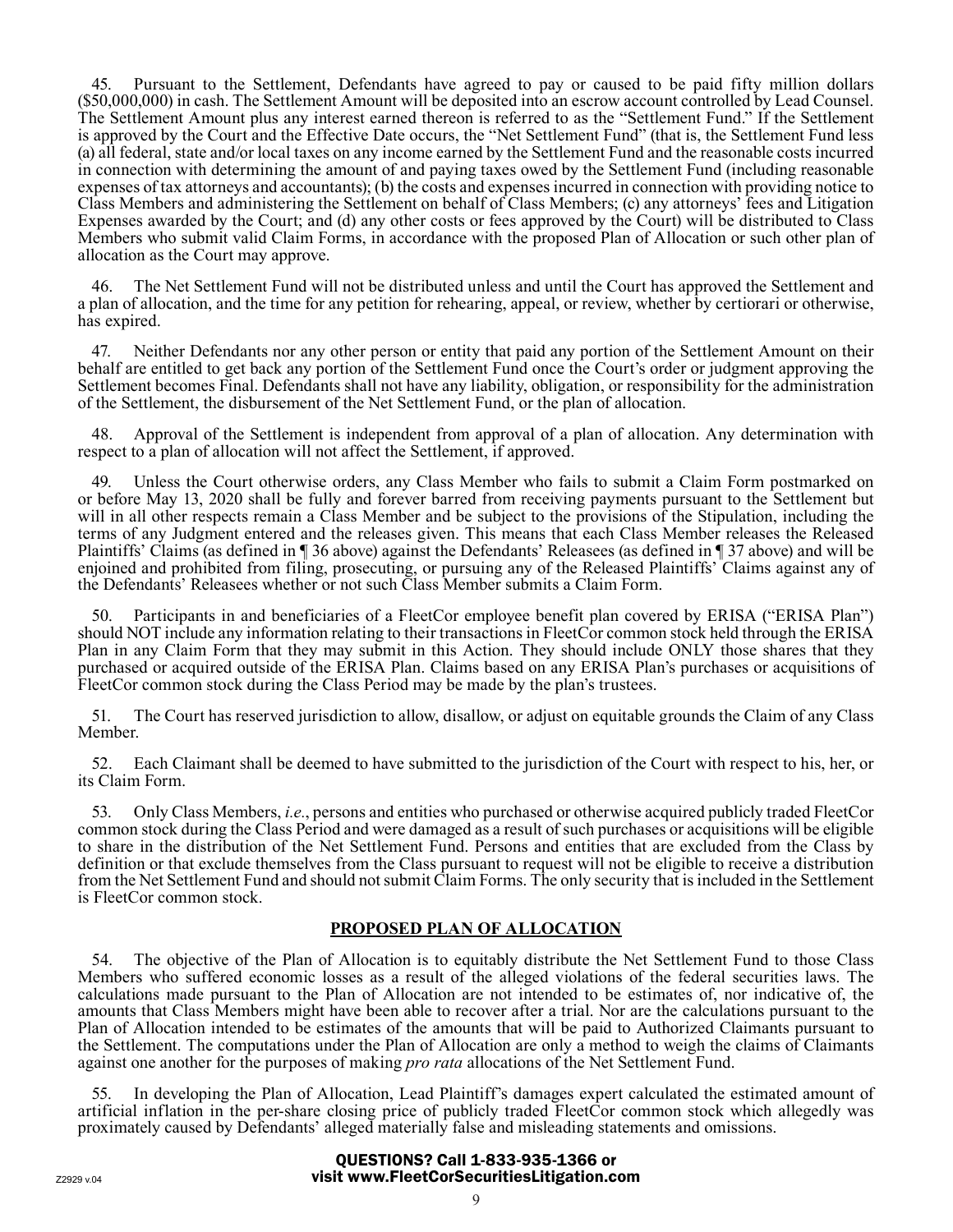56. In calculating the estimated artificial inflation allegedly caused by Defendants' alleged misrepresentations and omissions, Lead Plaintiff's damages expert considered price changes in publicly traded FleetCor common stock in reaction to certain public announcements allegedly revealing the truth concerning Defendants' alleged misrepresentations and omissions, adjusting for price changes that were attributable to market or industry forces. The estimated artificial inflation in publicly-traded FleetCor common stock is stated in Table A at the end of this Notice.

57. In order to have recoverable damages, the disclosure of the allegedly misrepresented information must be the cause of the decline in the price of FleetCor common stock. In this case, Lead Plaintiff alleges that Defendants made false statements and omitted material facts during the period from February 5, 2016 through May 3, 2017, inclusive, which had the effect of artificially inflating the price of publicly traded FleetCor common stock. Lead Plaintiff further alleges that corrective information was released to the market on: March 1, 2017, April 4, 2017, April 27, 2017, and May 3, 2017, which partially removed the artificial inflation from the prices of FleetCor common stock on: March 1, 2017, April 4, 2017, April 27, 2017,<sup>4</sup> and May 3, 2017.<sup>5</sup>

58. Recognized Loss Amounts are based primarily on the difference in the amount of alleged artificial inflation in the respective prices of FleetCor common stock at the time of purchase or acquisition and at the time of sale or the difference between the actual purchase price and sale price. Accordingly, in order to have a Recognized Loss Amount under the Plan of Allocation, a Class Member who or which purchased or otherwise acquired publicly traded FleetCor common stock prior to the first corrective disclosure, which occurred prior to the opening of financial markets on March 1, 2017, must have held his, her, or its shares of FleetCor common stock through at least the open of trading on March 1, 2017. A Class Member who purchased or otherwise acquired publicly traded FleetCor common stock from March 1, 2017 through and including May 3, 2017 (prior to 10:45 a.m. Eastern time), must have held those shares through at least one of the later dates where new corrective information was released to the market and partially removed the artificial inflation from the price of FleetCor common stock.

# **CALCULATION OF RECOGNIZED LOSS AMOUNTS**

59. Based on the formula stated below, a "Recognized Loss Amount" will be calculated for each purchase or acquisition of publicly traded FleetCor common stock that is listed on the Claim Form and for which adequate documentation is provided. If a Recognized Loss Amount calculates to a negative number or zero under the formula below, that number will be zero.

60. For each share of publicly traded FleetCor common stock purchased or otherwise acquired during the period from February 5, 2016 through and including May 3, 2017 prior to 10:45 a.m. Eastern time and:

(a) Sold before March 1, 2017, the Recognized Loss Amount will be \$0.00;

(b) Sold from March 1, 2017 through and including May 3, 2017 (prior to 10:45 a.m. Eastern time), the Recognized Loss Amount will be *the lesser of*: (i) the amount of artificial inflation per share on the date of purchase/acquisition as stated in Table A *minus* the amount of artificial inflation per share on the date of sale as stated in Table A; *or* (ii) the purchase/acquisition price (excluding all fees, taxes, and commissions) *minus* the sale price (not deducting any fees, taxes, and commissions);

Sold from May 3, 2017 (at or after 10:45 a.m. Eastern time) through and including the close of trading on July 31, 2017, the Recognized Loss Amount will be *the least of*: (i) the amount of artificial inflation per share on the date of purchase/acquisition as stated in Table A; (ii) the purchase/acquisition price (excluding all fees, taxes, and commissions) *minus* the average closing price between May 3, 2017 and the date of sale as stated in Table B below; *or* (iii) the purchase/acquisition price (excluding all fees, taxes, and commissions) *minus* the sale price (not deducting any fees, taxes, and commissions); or

<sup>4</sup> For purposes of this Plan of Allocation, the Claims Administrator will assume that any shares purchased/acquired or sold on April 27, 2017 at any price less than \$147.67 per share occurred after the allegedly corrective information was absorbed by the market, and that any shares purchased/acquired or sold on April 27, 2017 at any price equal to or greater than \$147.67 per share occurred before the allegedly corrective information was absorbed by the market. If a Claimant provides documentation with the time stamp for the trade on April 27, 2017, any trade made prior to 1:01 p.m. Eastern time will be considered as having occurred before the information was disclosed to the market, and any trade at or after 1:01 p.m. Eastern time will be considered to have occurred after the information was disclosed to the market.

<sup>&</sup>lt;sup>5</sup> For purposes of this Plan of Allocation, the Claims Administrator will assume that any shares purchased/acquired or sold on May 3, 2017 at any price less than \$134.59 per share occurred after the allegedly corrective information was absorbed by the market, and that any shares purchased/acquired or sold on May 3, 2017 at any price equal to or greater than \$134.59 per share occurred before the allegedly corrective information was absorbed by the market. If a Claimant provides documentation with the time stamp for the trade on May 3, 2017, any trade made prior to 10:45 a.m. Eastern time will be considered as having occurred before the information was disclosed to the market, and any trade at or after 10:45 a.m. Eastern time will be considered to have occurred after the information was disclosed to the market.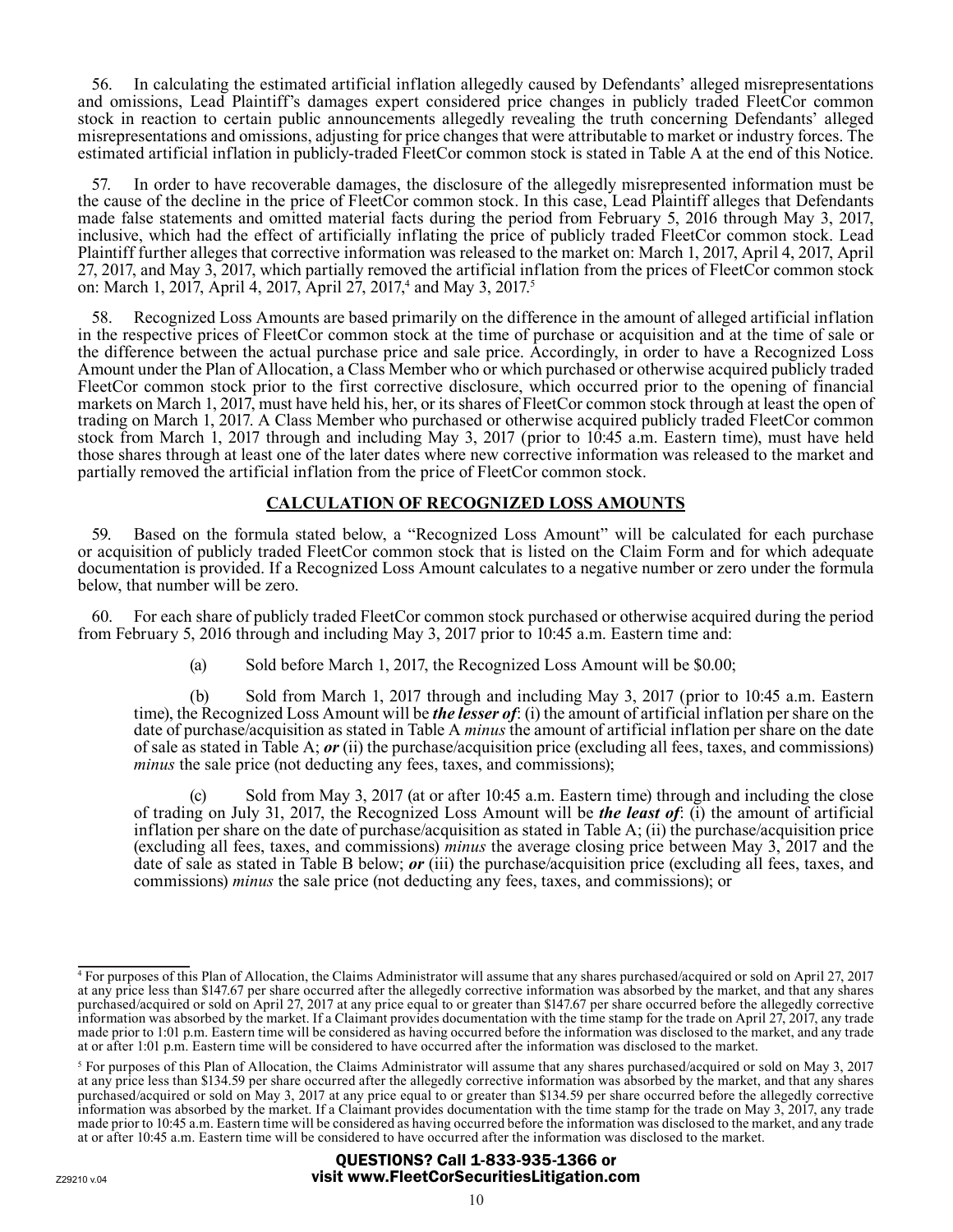(d) Held as of the close of trading on July 31, 2017, the Recognized Loss Amount will be *the lesser of*: (i) the amount of artificial inflation per share on the date of purchase/acquisition as stated in Table A; *or* (ii) the purchase/acquisition price (excluding all fees, taxes, and commissions) minus \$143.69.6

### **ADDITIONAL PROVISIONS**

61. **Calculation of Claimant's "Recognized Claim":** A Claimant's "Recognized Claim" will be the sum of his, her, or its Recognized Loss Amounts as calculated above with respect to all purchases or acquisitions of publicly traded FleetCor common stock during the Class Period.

62. **FIFO Matching:** If a Class Member made more than one purchase/acquisition or sale of FleetCor common stock during the Class Period, all purchases/acquisitions and sales will be matched on a First In, First Out ("FIFO") basis. Class Period sales will be matched first against any holdings at the beginning of the Class Period, and then against purchases/acquisitions in chronological order, beginning with the earliest purchase/acquisition made during the Class Period.

63. **"Purchase/Sale" Dates:** Purchases or acquisitions and sales of FleetCor common stock will be deemed to have occurred on the "contract" or "trade" date as opposed to the "settlement" or "payment" date. The receipt or grant by gift, inheritance, or operation of law of FleetCor common stock during the Class Period shall not be deemed a purchase, acquisition, or sale of FleetCor common stock for the calculation of a Claimant's Recognized Loss Amount, nor shall the receipt or grant be deemed an assignment of any claim relating to the purchase/acquisition/sale of FleetCor common stock unless (i) the donor or decedent purchased or otherwise acquired such FleetCor common stock during the Class Period; (ii) the instrument of gift or assignment specifically provides that it is intended to transfer such rights; and (iii) no Claim was submitted by or on behalf of the donor, on behalf of the decedent, or by anyone else with respect to such shares of FleetCor common stock.

64. **Short Sales:** The date of covering a "short sale" is deemed to be the date of purchase or acquisition of the FleetCor common stock. The date of a "short sale" is deemed to be the date of sale of the FleetCor common stock. In accordance with the Plan of Allocation, however, the Recognized Loss Amount on "short sales" and the purchases covering "short sales" is zero.

65. In the event that a Claimant has an opening short position in FleetCor common stock, the earliest purchases or acquisitions of FleetCor common stock during the Class Period will be matched against such opening short position, and not be entitled to a recovery, until that short position is fully covered.

66. **Common Stock Purchased/Sold Through the Exercise of Options:** Option contracts are not securities eligible to participate in the Settlement. With respect to FleetCor common stock purchased or sold through the exercise of an option, the purchase/sale date of the security is the exercise date of the option and the purchase/sale price is the exercise price of the option.

67. **Market Gains and Losses:** The Claims Administrator will determine if the Claimant had a "Market Gain" or a "Market Loss" with respect to his, her, or its overall transactions in FleetCor common stock during the Class Period. For purposes of making this calculation, the Claims Administrator shall determine the difference between  $(i)$  the Claimant's Total Purchase Amount<sup>7</sup> and  $(ii)$  the sum of the Claimant's Total Sales Proceeds<sup>8</sup> and the Claimant's Holding Value.<sup>9</sup> If the Claimant's Total Purchase Amount *minus* the sum of the Claimant's Total Sales Proceeds and the Holding Value is a positive number, that number will be the Claimant's Market Loss; if the number is a negative number or zero, that number will be the Claimant's Market Gain.

 $6$  Pursuant to Section 21D(e)(1) of the Exchange Act, "in any private action arising under this chapter in which the plaintiff seeks to establish damages by reference to the market price of a security, the award of damages to the plaintiff shall not exceed the difference between the purchase or sale price paid or received, as appropriate, by the plaintiff for the subject security and the mean trading price of that security during the 90-day period beginning on the date on which the information correcting the misstatement or omission that is the basis for the action is disseminated to the market." Consistent with the requirements of the Exchange Act, Recognized Loss Amounts are reduced to an appropriate extent by taking into account the closing prices of FleetCor common stock during the "90-day look-back period," May 3, 2017 through and including July 31, 2017. The mean (average) closing price for FleetCor common stock during this 90-day look back period was \$143.69.

<sup>7</sup> The "Total Purchase Amount" is the total amount the Claimant paid (excluding all fees, taxes and commissions) for all shares of publicly traded FleetCor common stock purchased/acquired during the Class Period.

<sup>&</sup>lt;sup>8</sup> The Claims Administrator shall match any sales of FleetCor common stock during the Class Period first against the Claimant's opening position in FleetCor common stock (the proceeds of those sales will not be considered for purposes of calculating market gains or losses). The total amount received (not deducting any fees, taxes, and commissions) for sales of the remaining shares of FleetCor common stock sold during the Class Period is the "Total Sales Proceeds."

<sup>9</sup> The Claims Administrator shall ascribe a "Holding Value" of \$131.26 to each share of publicly traded FleetCor common stock purchased/ acquired during the Class Period that was still held as of the close of trading on May 3, 2017.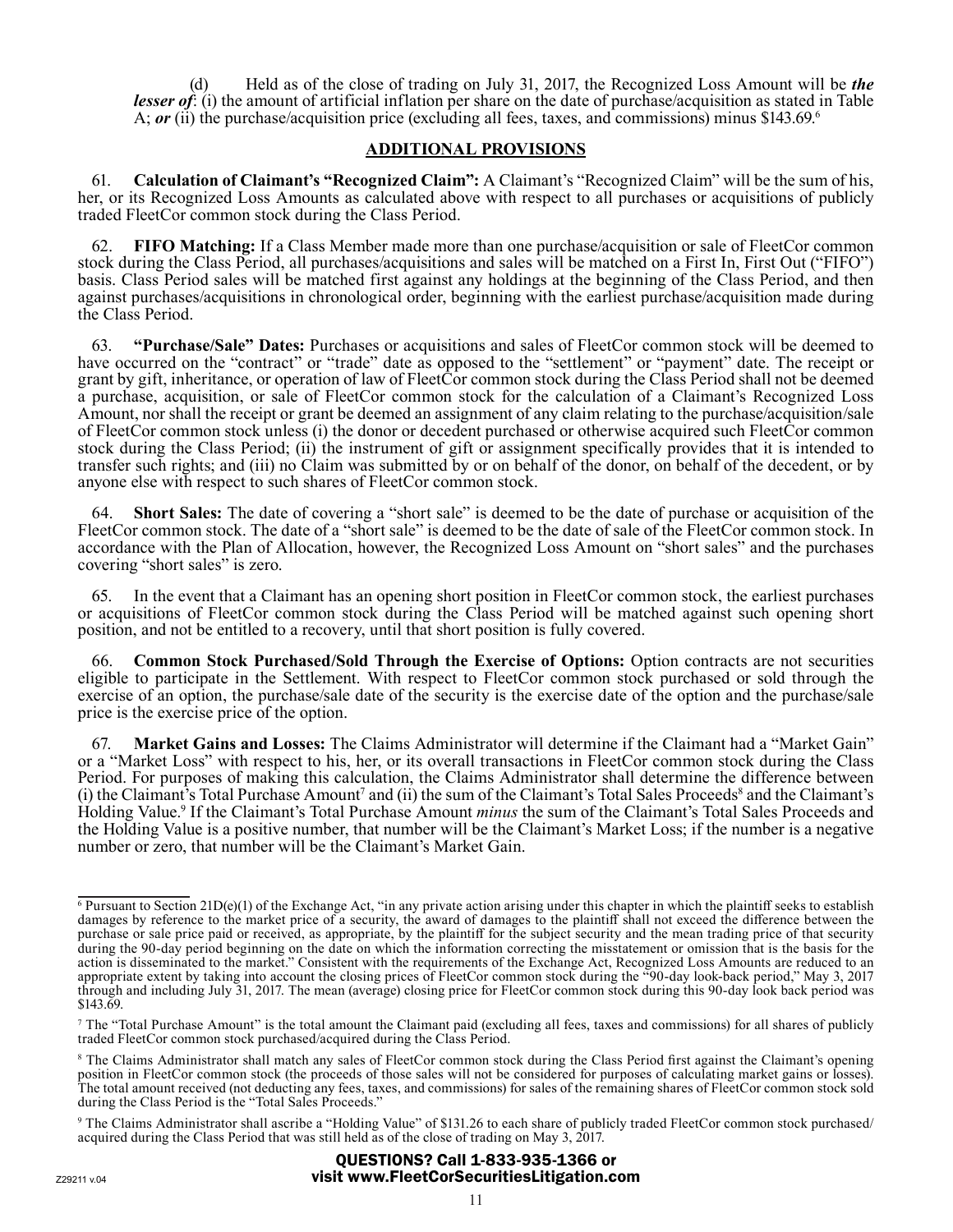68. If a Claimant had a Market Gain with respect to his, her, or its overall transactions in FleetCor common stock during the Class Period, the value of the Claimant's Recognized Claim will be zero, and the Claimant will in any event be bound by the Settlement. If a Claimant suffered an overall Market Loss with respect to his, her, or its overall transactions in FleetCor common stock during the Class Period but that Market Loss was less than the Claimant's Recognized Claim, then the Claimant's Recognized Claim will be limited to the amount of the Market Loss.

69. **Determination of Distribution Amount:** If the sum total of Recognized Claims of all Authorized Claimants who are entitled to receive payment out of the Net Settlement Fund is greater than the Net Settlement Fund, each Authorized Claimant shall receive his, her, or its *pro rata* share of the Net Settlement Fund. The *pro rata* share will be the Authorized Claimant's Recognized Claim divided by the total of Recognized Claims of all Authorized Claimants, multiplied by the total amount in the Net Settlement Fund.

If the Net Settlement Fund exceeds the sum total amount of the Recognized Claims of all Authorized Claimants entitled to receive payment out of the Net Settlement Fund, the excess amount in the Net Settlement Fund will be distributed *pro rata* to all Authorized Claimants entitled to receive payment.

71. If an Authorized Claimant's Distribution Amount calculates to less than \$10.00, no distribution will be made to that Authorized Claimant.

72. After the initial distribution of the Net Settlement Fund, the Claims Administrator will make reasonable and diligent efforts to have Authorized Claimants cash their distribution checks. To the extent any monies remain in the Net Settlement Fund after the initial distribution, if Lead Counsel, in consultation with the Claims Administrator, determines that it is cost-effective to do so, the Claims Administrator, no less than seven (7) months after the initial distribution, will conduct a re-distribution of the funds remaining after payment of any unpaid fees and expenses incurred in administering the Settlement, including for such re-distribution, to Authorized Claimants who have cashed their initial distributions and who would receive at least \$10.00 from such re-distribution. Additional re-distributions to Authorized Claimants who have cashed their prior checks and who would receive at least \$10.00 on such additional re-distributions may occur thereafter if Lead Counsel, in consultation with the Claims Administrator, determines that additional re-distributions, after the deduction of any additional fees and expenses incurred in administering the Settlement, including for such re-distributions, would be cost-effective. At such time as it is determined that the re-distribution of funds remaining in the Net Settlement Fund is not cost-effective, the remaining balance will be contributed to non-sectarian, not-for-profit, 501(c)(3) organization(s), to be recommended by Lead Counsel and approved by the Court.

73. Payment pursuant to the Plan of Allocation, or such other plan of allocation as may be approved by the Court, will be conclusive against all Authorized Claimants. No person shall have any claim against Lead Plaintiff, Plaintiff's Counsel, Lead Plaintiff's damages experts, Defendants, Defendants' Counsel, or any of the other Plaintiffs' Releasees or Defendants' Releasees, or the Claims Administrator or other agent designated by Lead Counsel arising from distributions made substantially in accordance with the Stipulation, the plan of allocation approved by the Court, or further Orders of the Court. Lead Plaintiff, Defendants, and their respective counsel, and all other Defendants' Releasees, shall have no responsibility or liability whatsoever for the investment or distribution of the Settlement Fund or the Net Settlement Fund; the plan of allocation; the determination, administration, calculation, or payment of any Claim or nonperformance of the Claims Administrator; the payment or withholding of Taxes; or any losses incurred in connection therewith.

74. The Plan of Allocation set forth herein is the plan that is being proposed to the Court for its approval by Lead Plaintiff after consultation with its damages expert. The Court may approve this plan as proposed or it may modify the Plan of Allocation without further notice to the Class. Any Orders regarding any modification of the Plan of Allocation will be posted on the case website, www.FleetCorSecuritiesLitigation.com.

# WHAT PAYMENT ARE THE ATTORNEYS FOR THE CLASS SEEKING? HOW WILL THE LAWYERS BE PAID?

Plaintiffs' Counsel have not received any payment for their services in pursuing claims against the Defendants on behalf of the Class, nor have they been reimbursed for their out-of-pocket expenses. Before final approval of the Settlement, Lead Counsel will apply to the Court for an award of attorneys' fees to all Plaintiffs' Counsel in an amount not to exceed 25% of the Settlement Fund. At the same time, Lead Counsel also intends to apply for payment of Litigation Expenses in an amount not to exceed \$450,000, which may include an application for reimbursement of the reasonable costs and expenses incurred by Lead Plaintiff directly related to its representation of the Class. The Court will determine the amount of any award of attorneys' fees or payment for Litigation Expenses. Such sums as may be approved by the Court will be paid from the Settlement Fund. Class Members are not personally liable for any such fees or expenses.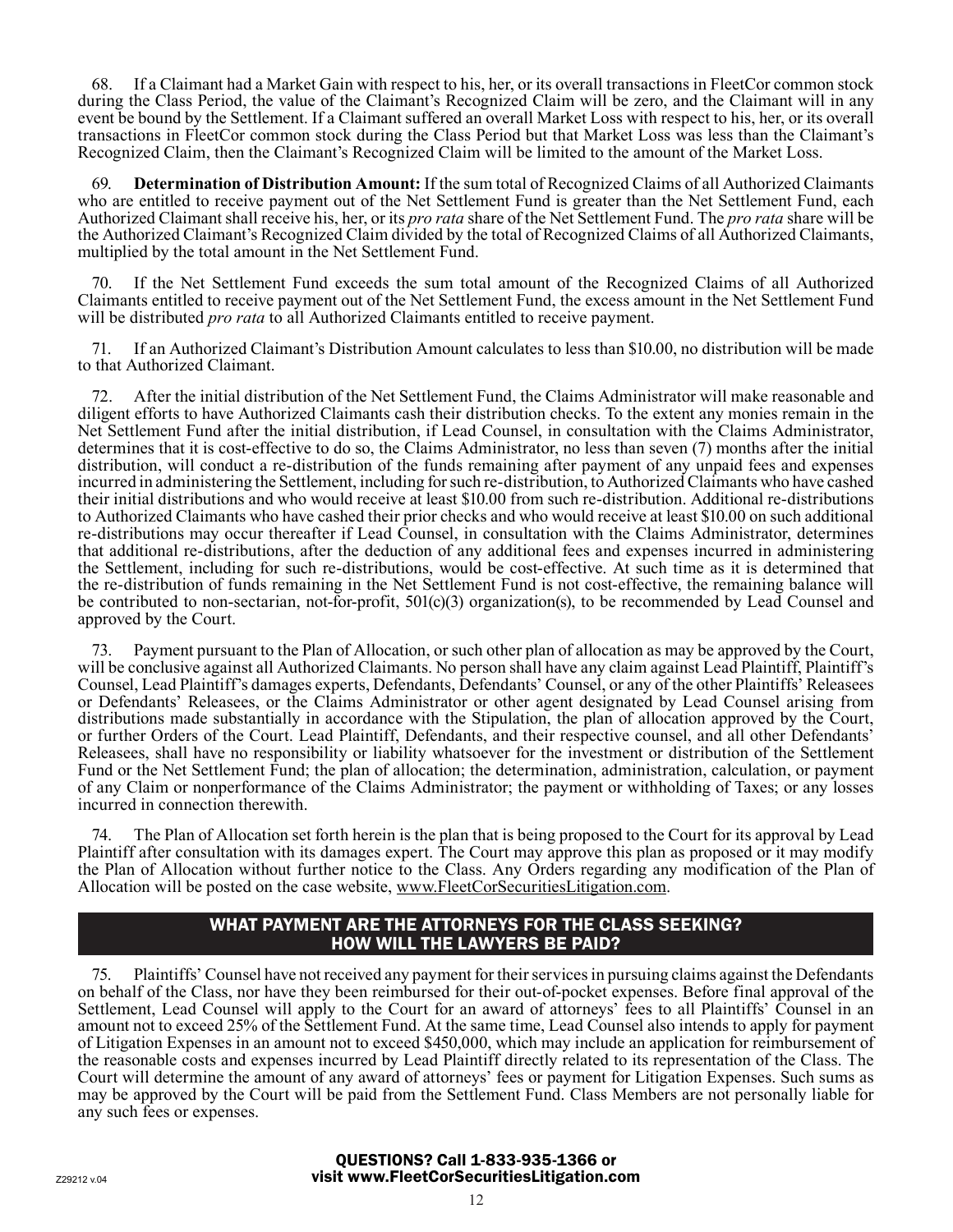### WHAT IF I DO NOT WANT TO BE A MEMBER OF THE CLASS? HOW DO I EXCLUDE MYSELF?

76. Each Class Member will be bound by all determinations and judgments in this lawsuit, whether favorable or unfavorable, unless such person or entity mails or delivers a written Request for Exclusion from the Class, addressed to *FleetCor Technologies, Inc. Securities Litigation*, EXCLUSIONS, c/o Epiq, P.O. Box 2312, Portland, OR 97208-2312. The exclusion request must be *received* **no later than March 24, 2020**. You will not be able to exclude yourself from the Class after that date. Each Request for Exclusion must (a) state the name, address, and telephone number of the person or entity requesting exclusion, and in the case of entities the name and telephone number of the appropriate contact person; (b) state that such person or entity "requests exclusion from the Class in *City of Sunrise General Employees' Retirement Plan v. FleetCor Technologies, Inc., et al.*, Civil Action No. 1:17-cv-02207-LMM"; (c) state the number of shares of FleetCor common stock that the person or entity requesting exclusion (i) owned as of the opening of trading on February 5, 2016 and (ii) purchased/acquired and/or sold during the Class Period (*i.e.*, from February 5, 2016 through May 3, 2017, inclusive), as well as the dates and prices of each such purchase/acquisition and sale; and (d) be signed by the person or entity requesting exclusion or an authorized representative. A Request for Exclusion shall not be valid and effective unless it provides all the information called for in this paragraph and is received within the time stated above, or is otherwise accepted by the Court. Lead Counsel may request that the person or entity requesting exclusion submit documentation sufficient to prove his, her, or its holdings and trading in FleetCor common stock as called for above.

If you do not want to be part of the Class, you must follow these instructions for exclusion even if you have pending, or later file, another lawsuit, arbitration, or other proceeding relating to any Released Plaintiffs' Claim against any of the Defendants' Releasees.

78. If you ask to be excluded from the Class, you will not be eligible to receive any payment out of the Net Settlement Fund.

79. Defendants have the right to terminate the Settlement if valid requests for exclusion are received from persons and entities entitled to be members of the Class in an amount that exceeds an amount agreed to by Lead Plaintiff and Defendants.

## WHEN AND WHERE WILL THE COURT DECIDE WHETHER TO APPROVE THE SETTLEMENT? DO I HAVE TO COME TO THE HEARING? MAY I SPEAK AT THE HEARING IF I DON'T LIKE THE SETTLEMENT?

#### 80. **Class Members do not need to attend the Settlement Hearing. The Court will consider any submission made in accordance with the provisions below even if a Class Member does not attend the hearing. You can participate in the Settlement without attending the Settlement Hearing.**

81. The Settlement Hearing will be held on April 14, 2020 at 2:00 p.m., before the Honorable Leigh Martin May at the United States District Court for the Northern District of Georgia, Courtroom 2107 of the Richard B. Russell Federal Building and United States Courthouse, 75 Ted Turner Drive SW, Atlanta, GA 30303-3309. The Court reserves the right to approve the Settlement, the Plan of Allocation, Lead Counsel's motion for attorneys' fees and Litigation Expenses, and/or any other matter related to the Settlement at or after the Settlement Hearing without further notice to the members of the Class.

Any Class Member who or which does not request exclusion may object to the Settlement, the proposed Plan of Allocation, or Lead Counsel's motion for attorneys' fees and Litigation Expenses. Objections must be in writing. You must file any written objection, together with copies of all other papers and briefs supporting the objection, with the Clerk's Office at the United States District Court for Northern District of Georgia at the address set forth below on or before March 24, 2020. You must also serve the papers on Lead Counsel and on Defendants' Counsel at the addresses set forth below so that the papers are *received* **on or before March 24, 2020**.

United States District Court Northern District of Georgia Richard B. Russell Federal Building 2211 United States Courthouse 75 Ted Turner Drive SW Atlanta, GA 30303-3309

**Bernstein Litowitz Berger & Grossmann LLP** Katherine M. Sinderson, Esq. 1251 Avenue of the Americas, 44th Floor New York, NY 10020

**Clerk's Office Lead Counsel Defendants' Counsel**

**King & Spalding LLP** Michael R. Smith, Esq. 1180 Peachtree Street NE Atlanta, GA 30309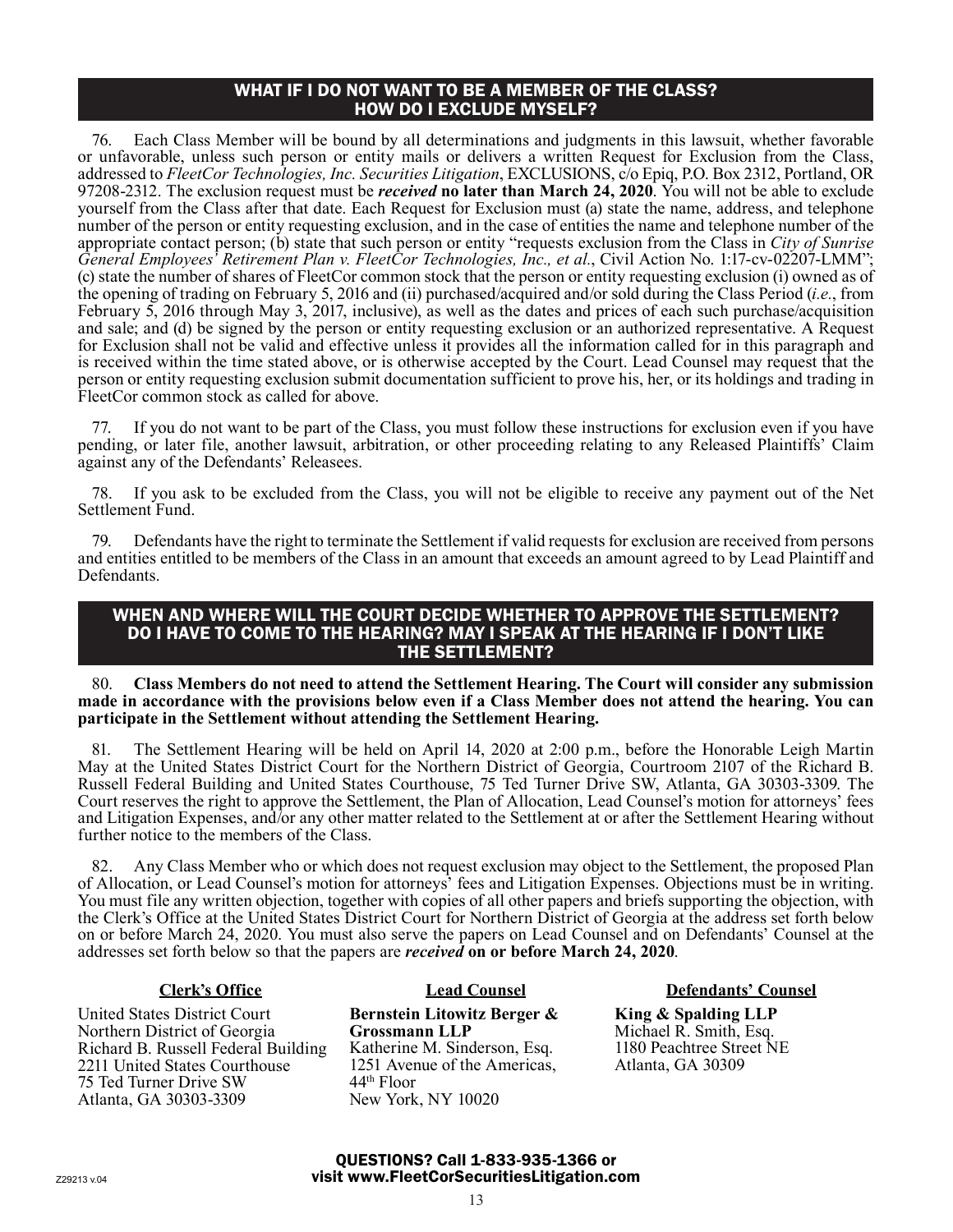83. Any objection (a) must state the name, address, and telephone number of the person or entity objecting and must be signed by the objector; (b) must contain a statement of the Class Member's objection or objections, and the specific reasons for each objection, including any legal and evidentiary support the Class Member wishes to bring to the Court's attention and whether the objection applies only to the objector, to a specific subset of the Class, or to the entire Class; and (c) must include documents sufficient to prove membership in the Class, including documents showing the number of shares of FleetCor common stock that the objecting Class Member (i) owned as of the opening of trading on February 5, 2016 and (ii) purchased/acquired and/or sold during the Class Period (*i.e.*, from February 5, 2016 through May 3, 2017, inclusive), as well as the dates, number of shares, and prices of each such purchase/acquisition and sale. Documentation establishing membership in the Class must consist of copies of brokerage confirmation slips or monthly brokerage account statements, or an authorized statement from the objector's broker containing the transactional and holding information found in a broker confirmation slip or account statement. You may not object to the Settlement, the Plan of Allocation, or Lead Counsel's motion for attorneys' fees and Litigation Expenses if you exclude yourself from the Class or if you are not a member of the Class.

84. You may file a written objection without having to appear at the Settlement Hearing. You may not, however, appear at the Settlement Hearing to present your objection unless you first file and serve a written objection in accordance with the procedures described above, unless the Court orders otherwise.

If you wish to be heard orally at the hearing in opposition to the approval of the Settlement, the Plan of Allocation, or Lead Counsel's motion for attorneys' fees and Litigation Expenses, and if you timely file and serve a written objection as described above, you must also file a notice of appearance with the Clerk's Office and serve it on Lead Counsel and Defendants' Counsel at the addresses set forth above so that it is *received* **on or before March 24, 2020**. Objectors who desire to present evidence at the Settlement Hearing must file with the Court, and serve on Lead Counsel and on Defendants' Counsel, papers identifying any witnesses they may call to testify and exhibits they intend to introduce into evidence at the hearing such that the papers are *received* **on or before April 7, 2020**. Such persons may be heard orally at the discretion of the Court.

86. You are not required to hire an attorney to represent you in making written objections or in appearing at the Settlement Hearing. However, if you decide to hire an attorney, it will be at your own expense, and that attorney must file a notice of appearance with the Court and serve it on Lead Counsel and Defendants' Counsel at the addresses set forth in ¶ 82 above so that the notice is *received* **on or before March 24, 2020**.

The Settlement Hearing may be adjourned by the Court without further written notice to the Class. If you plan to attend the Settlement Hearing, you should confirm the date and time with Lead Counsel.

88. **Unless the Court orders otherwise, any Class Member who does not object in the manner described above will be deemed to have waived any objection and shall be forever foreclosed from making any objection to the proposed Settlement, the proposed Plan of Allocation, or Lead Counsel's motion for attorneys' fees and Litigation Expenses. Class Members do not need to appear at the Settlement Hearing or take any other action to indicate their approval.**

# WHAT IF I BOUGHT SHARES ON SOMEONE ELSE'S BEHALF?

If you purchased or otherwise acquired any shares of FleetCor common stock from February 5, 2016 through May 3, 2017, inclusive, for the beneficial interest of persons or organizations other than yourself, you must either (a) within fourteen (14) calendar days of receipt of this Notice, request from the Claims Administrator sufficient copies of the Notice and Claim Form (the "Notice Packet") to forward to all such beneficial owners and within fourteen (14) calendar days of receipt of those Notice Packets forward them to all such beneficial owners; or (b) within fourteen (14) calendar days of receipt of this Notice, provide a list of the names and addresses of all such beneficial owners to *FleetCor Technologies, Inc. Securities Litigation*, c/o Epiq, P.O. Box 2312, Portland, OR 97208-2312. If you choose the second option, the Claims Administrator will send a copy of the Notice and the Claim Form to the beneficial owners. Upon full compliance with these directions, such nominees may seek reimbursement of their reasonable expenses actually incurred, by providing the Claims Administrator with proper documentation supporting the expenses for which reimbursement is sought. Copies of this Notice and the Claim Form may also be obtained from the website maintained by the Claims Administrator, www.FleetCorSecuritiesLitigation.com, or by calling the Claims Administrator toll-free at 1-833-935-1366.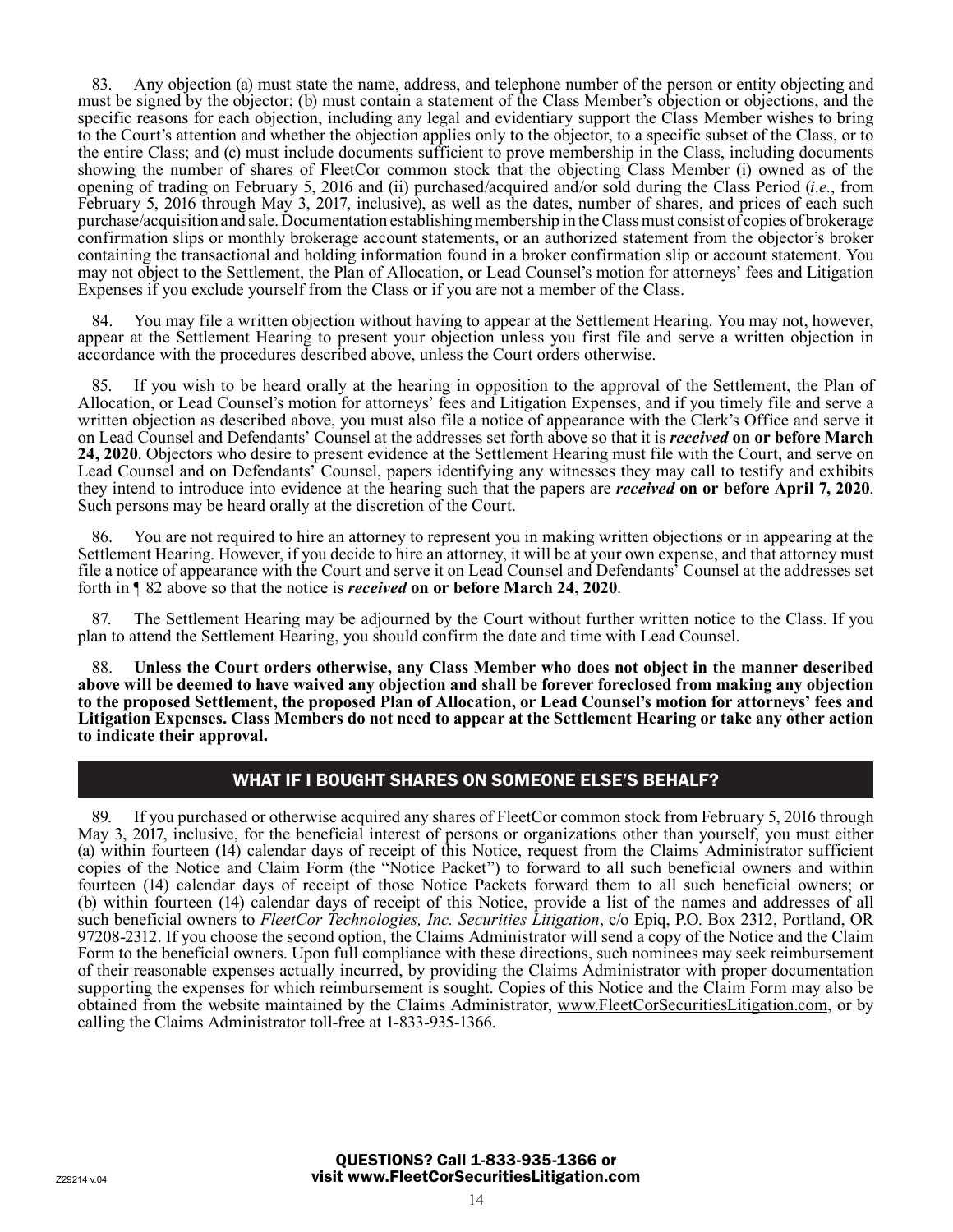# CAN I SEE THE COURT FILE? WHOM SHOULD I CONTACT IF I HAVE QUESTIONS?

90. This Notice contains only a summary of the terms of the proposed Settlement. For more detailed information about the matters involved in this Action, you are referred to the papers on file in the Action, including the Stipulation, which may be inspected during regular office hours at the Office of the Clerk, United States District Court for the Northern District of Georgia, Room 2211, Richard B. Russell Federal Building and United States Courthouse, 75 Ted Turner Drive SW, Atlanta, GA 30303-3309. Additionally, copies of the Stipulation and any related orders entered by the Court will be posted on the website maintained by the Claims Administrator, www.FleetCorSecuritiesLitigation.com.

All inquiries concerning this Notice and the Claim Form should be directed to:

*FleetCor Technologies, Inc. Securities Litigation*  c/o Epiq P.O. Box 2312 Portland, OR 97208-2312

833-935-1366 www.FleetCorSecuritiesLitigation.com and/or Katherine M. Sinderson, Esq. BERNSTEIN LITOWITZ BERGER & GROSSMANN LLP 1251 Avenue of the Americas, 44th Floor New York, NY 10020

> (800) 380-8496 settlements@blbglaw.com

# **DO NOT CALL OR WRITE THE COURT, THE OFFICE OF THE CLERK OF THE COURT, DEFENDANTS, OR THEIR COUNSEL REGARDING THIS NOTICE.**

Dated: January 7, 2020 By Order of the Court

 United States District Court Northern District Georgia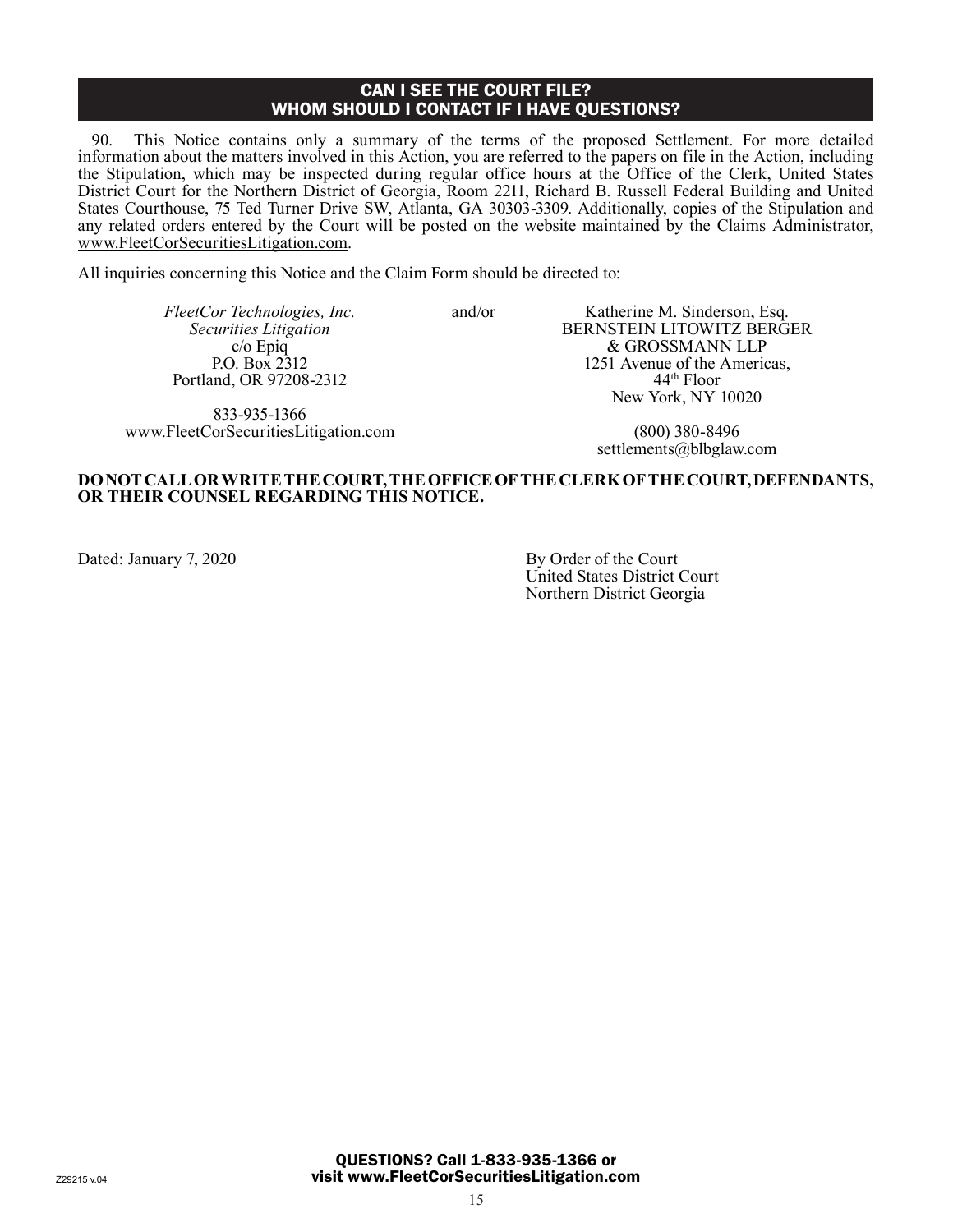#### **TABLE A**

#### **Estimated Artificial Inflation with Respect to Publicly Traded FleetCor Common Stock from February 5, 2016 through and including May 3, 2017 prior to 10:45 a.m. Eastern time**

| Date Range                                                                                    | <b>Artificial Inflation Per Share</b> |  |  |
|-----------------------------------------------------------------------------------------------|---------------------------------------|--|--|
| February 5, $2016$ – February 28, 2017                                                        | \$24.79                               |  |  |
| March 1, 2017 – April 3, 2017                                                                 | \$16.70                               |  |  |
| April 4, 2017 – April 27, 2017 (prior to 1:01 p.m.<br>Eastern)                                | \$7.75                                |  |  |
| April 27, 2017 (at or after 1:01 p.m. Eastern) -<br>May 3, 2017 (prior to 10:45 a.m. Eastern) | \$5.11                                |  |  |
| May 3, 2017 (at or after 10:45 Eastern time) and later                                        | \$0.00                                |  |  |